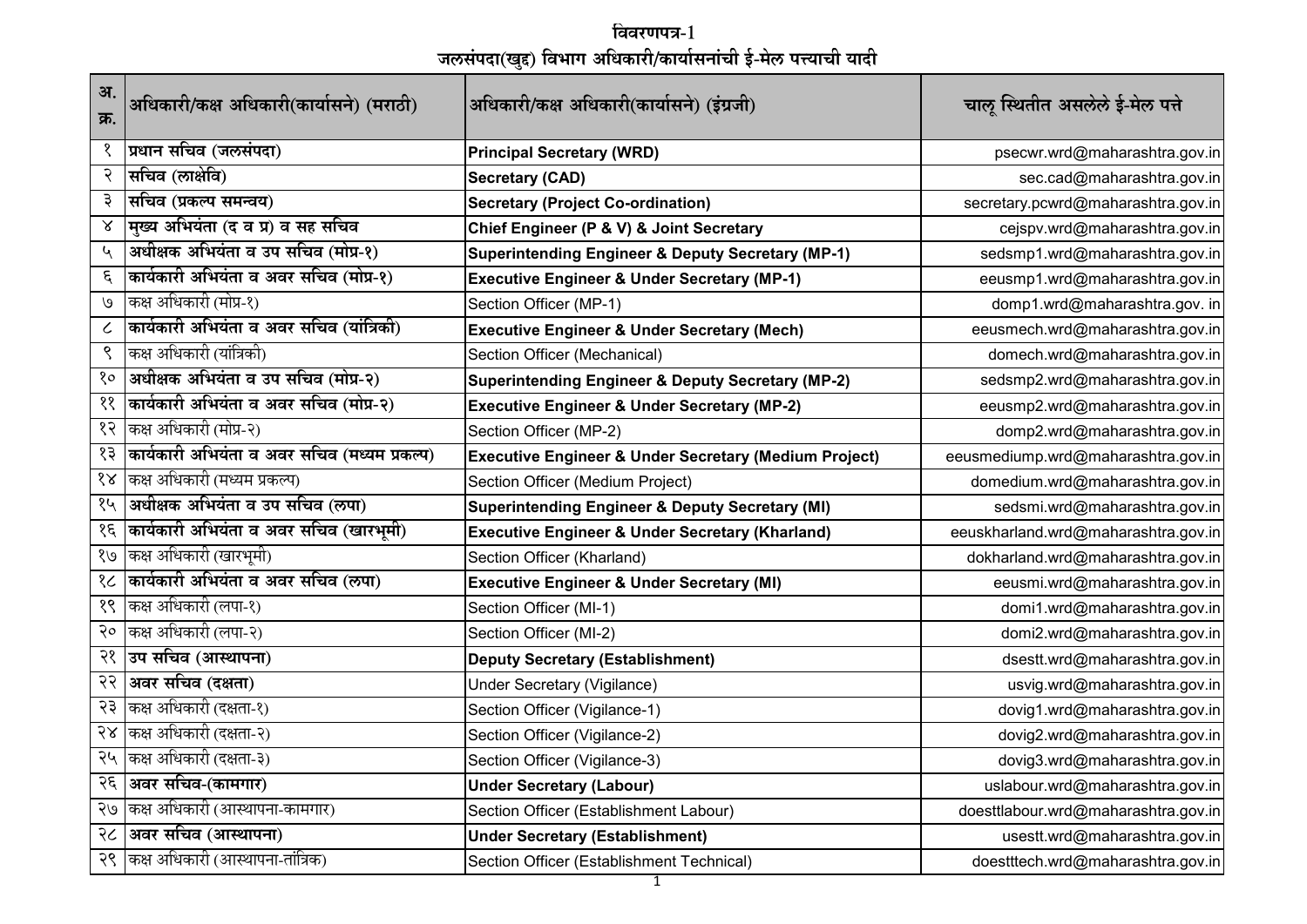| अ.<br>क्र.   | अधिकारी/कक्ष अधिकारी(कार्यासने) (मराठी)     | अधिकारी/कक्ष अधिकारी(कार्यासने) (इंग्रजी)                       | चालू स्थितीत असलेले ई-मेल पत्ते      |
|--------------|---------------------------------------------|-----------------------------------------------------------------|--------------------------------------|
| ३०           | कक्ष अधिकारी (आस्थापना-अ-तांत्रिक))         | Section Officer (Establishment Non Technical)                   | doesttnontech.wrd@maharashtra.gov.in |
| ३१           | मुख्य अभियंता (जसं) व सह सचिव               | Chief Engineer (WR) & Joint Secretary                           | cejswr.wrd@maharashtra.gov.in        |
| ३२           | अधीक्षक अभियंता व उप सचिव (निवसं)           | <b>Superintending Engineer &amp; Deputy Secretary (P&amp;M)</b> | sedsp&m.wrd@maharashtra.gov.in       |
| ३३           | कार्यकारी अभियंता व अवर सचिव (निवसं-१)      | Executive Engineer & Under Secretary (P&M-1)                    | eeuspm1.wrd@maharashtra.gov.in       |
| ३४           | कक्ष अधिकारी (निवस-३)                       | Section Officer (P&M-3)                                         | dopm3.wrd@maharashtra.gov.in         |
| ३५           | कार्यकारी अभियंता व अवर सचिव (निवसं-२)      | <b>Executive Engineer &amp; Under Secretary (P&amp;M-2)</b>     | eeuspm2.wrd@maharashtra.gov.in       |
| ३६           | कक्ष अधिकारी (निवस-१)                       | Section Officer (P&M-1)                                         | dopm1.wrd@maharashtra.gov.in         |
| २७           | अधीक्षक अभियंता व उप सचिव (जसं)             | <b>Superintending Engineer &amp; Deputy Secretary (WR)</b>      | sedswr.wrd@maharashtra.gov.in        |
| ३८           | कार्यकारी अभियंता व अवर सचिव (जसं)          | <b>Executive Engineer &amp; Under Secretary (WR)</b>            | eeuswri.wrd@maharashtra.gov.in       |
| ३९           | किक्ष अधिकारी (जलसंपत्ती अन्वेषण)           | Section Officer (WRI)                                           | dowri.wrd@maharashtra.gov.in         |
| $80^{\circ}$ | कक्ष अधिकारी (जलसंपत्ती नियोजन)             | Section Officer (WRP)                                           | dowrp.wrd@maharashtra.gov.in         |
| ४१           | कक्ष अधिकारी (जसं-आस्थापना)                 | Section Officer (WR Establishment)                              | dowrestt.wrd@maharashtra.gov.in      |
| ४२           | अधीक्षक अभियंता व उप सचिव (जवि)             | <b>Superintending Engineer &amp; Deputy Secretary (HP)</b>      | sedshydro.wrd@maharashtra.gov.in     |
| ४३           | कार्यकारी अभियंता व अवर सचिव (जवि)          | <b>Executive Engineer &amp; Under Secretary (HP)</b>            | eeushydro.wrd@maharashtra.gov.in     |
| 88           | कक्ष अधिकारी (जलविद्युत)                    | Section Officer (HP)                                            | dohydro.wrd@maharashtra.gov.in       |
|              | ४५  कक्ष अधिकारी (जल धोरण)                  | Section Officer (WRPY)                                          | dowrpy.wrd@maharashtra.gov.in        |
|              | ४६ सिंह सचिव (सेवा)                         | <b>Joint Secretary (Services)</b>                               | jsservices.wrd@maharashtra.gov.in    |
| 8/8          | अवर सचिव (गृ.व्य)                           | Under Secretary (HKP)                                           | ushkp.wrd@maharashtra.gov.in         |
| 8<           | कक्ष अधिकारी (रोखशाखा)                      | Section Officer (Cash Section)                                  | docash.wrd@maharashtra.gov.in        |
| 86           | कक्ष अधिकारी (नोंदणी शाखा)                  | Section Officer (Registry)                                      | doregistry.wrd@maharashtra.gov.in    |
| $40^{\circ}$ | किक्ष अधिकारी (संगणक कार्यक्रम कक्ष)        | Section Officer (Computer Programme Cell)                       | docpc.wrd@maharashtra.gov.in         |
| ५१           | कक्ष अधिकारी (आस्थापना मंत्रालय)            | Section Officer (Establishment Mantralaya)                      | doesttmant.wrd@maharashtra.gov.in    |
| ५२           | अवर सचिव-(सेवा)                             | <b>Under Secretary (Services)</b>                               | usservices.wrd@maharashtra.gov.in    |
| ५३           | कक्ष अधिकारी आस्थापना-(वर्ग-१)              | Section Officer (Class-1)                                       | doesttclass1.wrd@maharashtra.gov.in  |
| $\lambda y$  | कक्ष अधिकारी (गोपनीय शाखा)                  | Section Officer (Confidential)                                  | doconf.wrd@maharashtra.gov.in        |
| ५५           | अवर सचिव-(क्षेप्र)                          | <b>Under Secretary (FA)</b>                                     | usfa.wrd@maharashtra.gov.in          |
| $4\epsilon$  | कक्ष अधिकारी (र व का)                       | Section Officer (O & M)                                         | doom.wrd@maharashtra.gov.in          |
| 49           | आस्थापना (प्रशि)                            | Section Officer (Training)                                      | doestttrg.wrd@maharashtra.gov.in     |
| ५८           | मुख्य अभियंता (पा) व सह सचिव                | Chief Engineer (I) & Joint Secretary                            | cejsi.wrd@maharashtra.gov.in         |
| ५९           | अधीक्षक अभियंता व उप सचिव (सि.व्य)          | <b>Superintending Engineer &amp; Deputy Secretary (IM)</b>      | sedsim.wrd@maharashtra.gov.in        |
| $\epsilon$   | कार्यकारी अभियंता व अवर सचिव (सिं.व्य कामे) | <b>Executive Engineer &amp; Under Secretary (IMW)</b>           | eeusimw.wrd@maharashtra.gov.in       |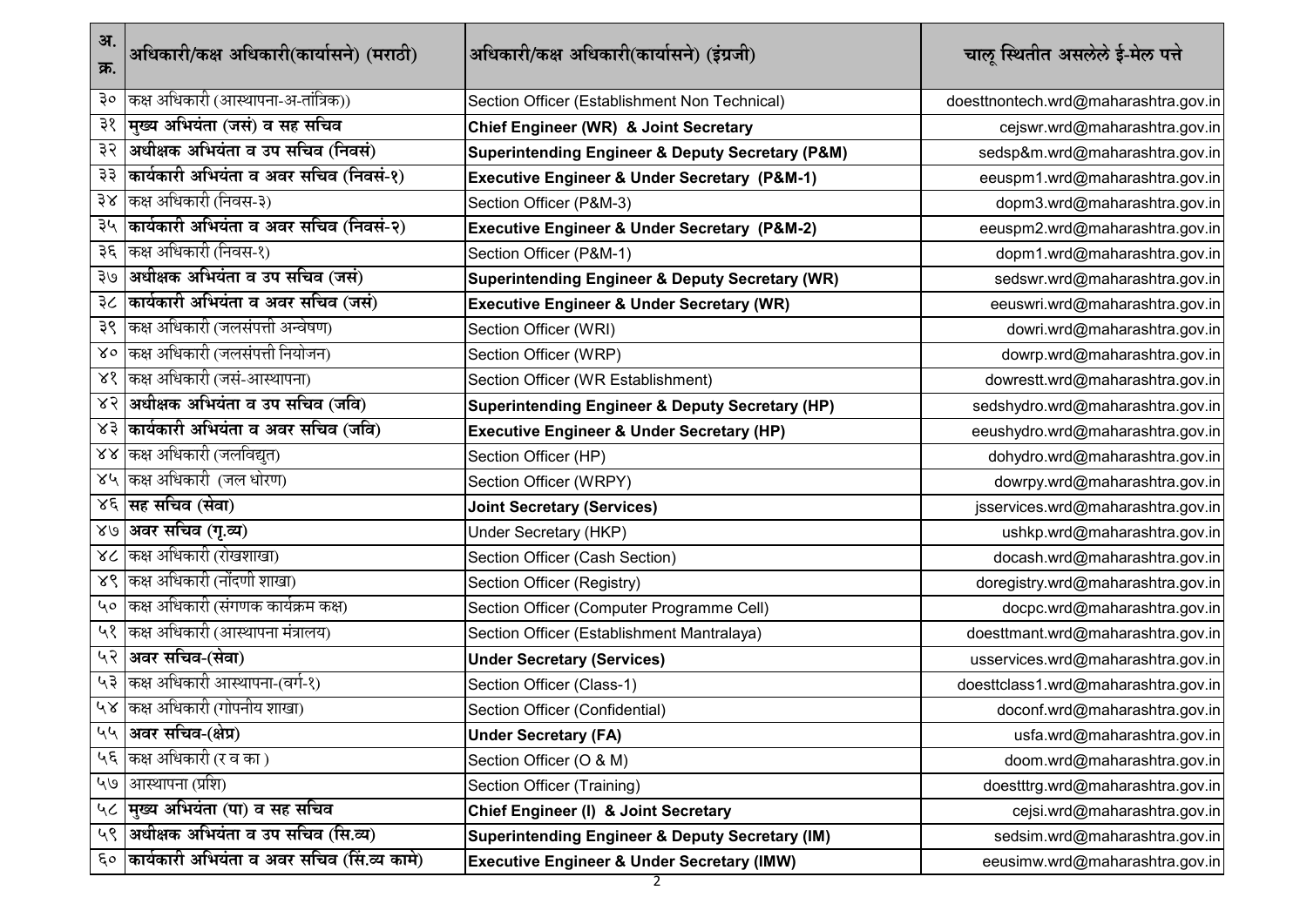| अ.<br>क्र.              | अधिकारी/कक्ष अधिकारी(कार्यासने) (मराठी)     | अधिकारी/कक्ष अधिकारी(कार्यासने) (इंग्रजी)                   | चालू स्थितीत असलेले ई-मेल पत्ते       |
|-------------------------|---------------------------------------------|-------------------------------------------------------------|---------------------------------------|
| $\mathcal{E}$           | कक्ष अधिकारी (सिं.व्य.कामे)                 | Section Officer (IMW)                                       | doimw.wrd@maharashtra.gov.in          |
| ६२                      | कार्यकारी अभियंता व अवर सचिव (सि.व्य.धो.-१) | <b>Executive Engineer &amp; Under Secretary (IMP-1)</b>     | eeusimp1.wrd@maharashtra.gov.in       |
| ६३                      | कक्ष अधिकारी (सि.व्य.धोरण)                  | Section Officer (IMP)                                       | doimp.wrd@maharashtra.gov.in          |
| $\epsilon$ <sub>x</sub> | कार्यकारी अभियंता व अवर सचिव (सि.व्य.धो.-२) | <b>Executive Engineer &amp; Under Secretary (IMP-2)</b>     | eeusimp2.wrd@maharashtra.gov.in       |
| ६५                      | कक्ष अधिकारी (सिं.व्य.महसूल)                | Section Officer (IMR)                                       | doimr.wrd@maharashtra.gov.in          |
| $\epsilon \epsilon$     | सह संचालक (सांख्यिकी)                       | <b>Joint Director (Stastics)</b>                            | jtdirstat.wrd@maharashtra.gov.in      |
| $\epsilon$ /9           | कक्ष अधिकारी (सिं.व्य.सांख्यिकी)            | Research Officer (IM_Stat)                                  | roimstat.wrd@maharashtra.gov.in       |
| $\epsilon$ <            | अधीक्षक अभियंता व उप सचिव (लाक्षेवि)        | <b>Superintending Engineer &amp; Deputy Secretary (CAD)</b> | sedscad.wrd@maharashtra.gov.in        |
| $\epsilon \zeta$        | कार्यकारी अभियंता व अवर सचिव (लाक्षेवि)     | <b>Executive Engineer &amp; Under Secretary (CAD)</b>       | eeuscad.wrd@maharashtra.gov.in        |
| ७०                      | कक्ष अधिकारी (लाक्षेवि-कामे)                | Section Officer (CADW)                                      | docadw.wrd@maharashtra.gov.in         |
| ७१                      | कक्ष अधिकारी (आस्थापना-लाक्षेवि)            | Section Officer (Establishment CAD)                         | docadestt.wrd@maharashtra.gov.in      |
| ७२                      | उप सचिव (प्रशासन)                           | <b>Deputy Secretary (Administration)</b>                    | dsadm.wrd@maharashtra.gov.in          |
| ६७                      | अवर सचिव (संनि)                             | <b>Under Secretary (CR)</b>                                 | uscr.wrd@maharashtra.gov.in           |
| P R                     | कक्ष अधिकारी (आस्थापना वर्ग-२)              | Section Officer (Establishment Class-2)                     | doesttclass2.wrd@maharashtra.gov.in   |
| 94                      | कक्ष अधिकारी (आस्थापना सनि)                 | Section Officer (Establishment CR)                          | doesttcr.wrd@maharashtra.gov.in       |
| ७६                      | अवर सचिव-(राकसे)                            | <b>Under Secretary (JGS)</b>                                | usjgs.wrd@maharashtra.gov.in          |
| U                       | किक्ष अधिकारी (आस्थापना शाखा अभियंता)       | Section Officer (Establishment Sectional Engineer)          | doesttsectengr.wrd@maharashtra.gov.in |
| ७८                      | कक्ष अधिकारी (आस्थापना स.अ.श्रेणी-२)        | Section Officer (Establishment A.E.2)                       | doesttae2.wrd@maharashtra.gov.in      |
| ७९                      | किक्ष अधिकारी (आस्थापना-क्षेप्र)            | Section Officer (Establishment FA)                          | dofa.wrd@maharashtra.gov.in           |
| ८०                      | आतंर वित्त सल्लागार व उप सचिव               | <b>Internal Financial Advisor &amp; Joint Secretary</b>     | ifadsbudget.wrd@maharashtra.gov.in    |
| ८१                      | अवर सचिव (अर्थसंकल्प)                       | <b>Under Secretary (Budget)</b>                             | usbudget.wrd@maharashtra.gov.in       |
| ८२                      | कक्ष अधिकारी (अर्थ-१)                       | Section Officer (Budget-1)                                  | dobudget1.wrd@maharashtra.gov.in      |
| ८३                      | किक्ष अधिकारी (अर्थ-२)                      | Section Officer (Budget-2)                                  | dobudget2.wrd@maharashtra.gov.in      |
|                         | ८४ सहायक संचालक (लेखा)                      | <b>Joint Director (Accounts)</b>                            | jtdiraccount.wrd@maharashtra.gov.in   |
|                         | ८५ कक्ष अधिकारी (लेखा)                      | Section Officer (Accounts)                                  | doaccount.wrd@maharashtra.gov.in      |
| 55                      | कक्ष अधिकारी (लेखा परिक्षा)                 | Section Officer (Audit)                                     | doaudit.wrd@maharashtra.gov.in        |
|                         | ८७  कक्ष अधिकारी (समिती)                    | Section Officer (Committee)                                 | docommitee.wrd@maharashtra.gov.in     |
| $\cal{C}$               | उपसचिव (विधी)                               | <b>Deputy Secretary (Law)</b>                               | dslaw.wrd@maharashtra.gov.in          |
| ८९                      | सिंगणक कक्ष                                 | <b>Computer Section</b>                                     | compsec.wrd@maharashtra.gov.in        |
| ९०                      | रेखाचित्र शाखा                              | <b>Drawing Section</b>                                      | drgsec.wrd@maharashtra.gov.in         |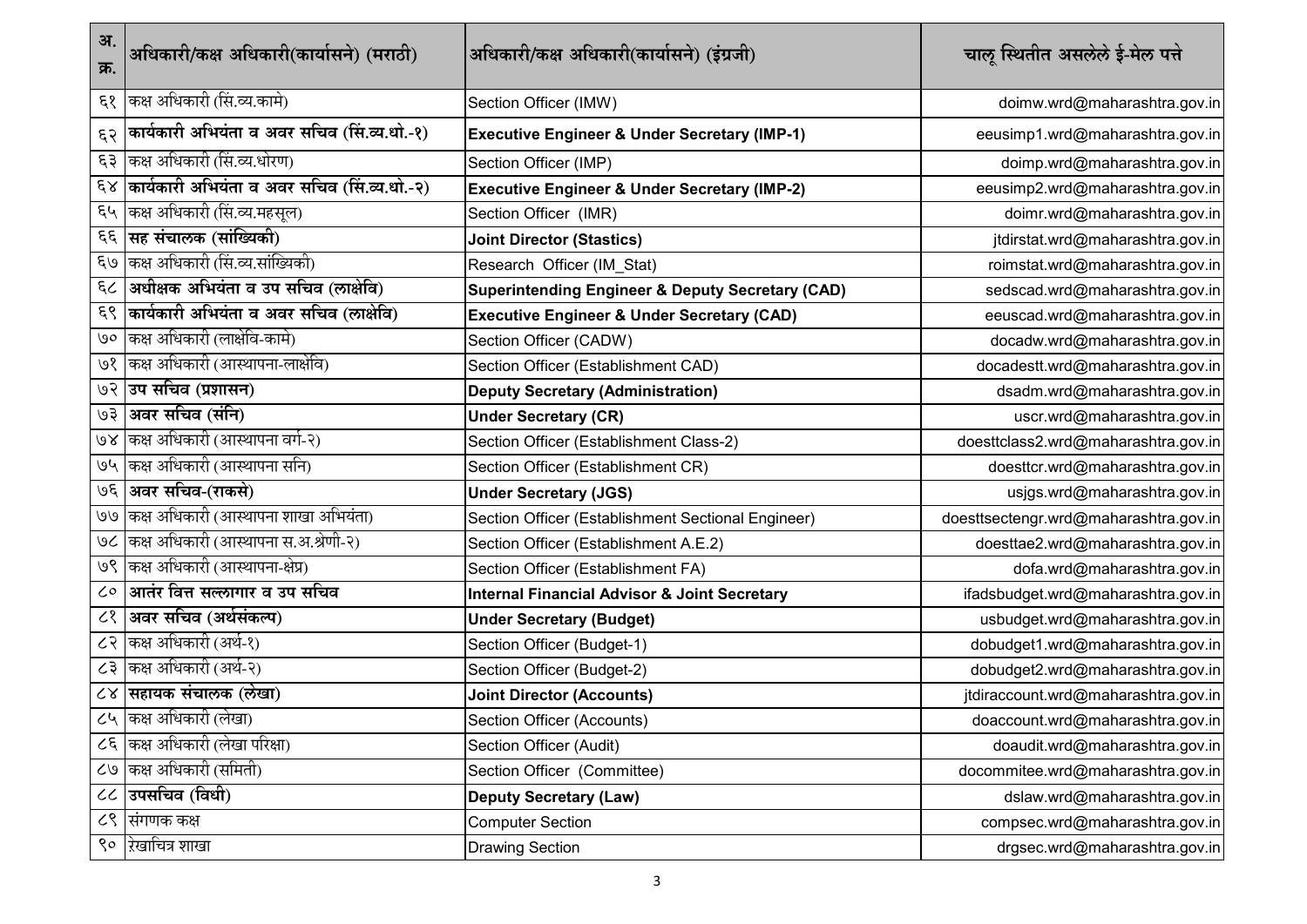## विवरण पत्र-२ जलसंपदा (क्षवेत्रय) कायालयातील ई-मेल पत्त्याची यादी

| Sr.No          | <b>Name of Office</b>                                                                            | <b>New E-mail address</b>             |
|----------------|--------------------------------------------------------------------------------------------------|---------------------------------------|
|                | Director General, Water and Land Management Institute (WALMI) - Aurangabad (M Corp.)             | dgwlmi.abadwrd@maharashtra.gov.in     |
| $\overline{2}$ | Executive Engineer, IWDM-Aurangabad                                                              | eeiwdm.abadwrd@maharashtra.gov.in     |
| 3              | Executive Engineer, Science-Aurangabad                                                           | ees.abadwrd@maharashtra.gov.in        |
| 4              | Executive Engineer, Social Science-Aurangabad                                                    | eess.abadwrd@maharashtra.gov.in       |
| 5              | Executive Engineer, Agriculture-Aurangabad                                                       | eea.abadwrd@maharashtra.gov.in        |
| 6              | Executive Engineer, Engineering-Aurangabad                                                       | eee.abadwrd@maharashtra.gov.in        |
| $\overline{7}$ | Chief Auditor, Water & Irrigation, Maharashtra State - Aurangabad (M Corp.)                      | cawims.abadwrd@maharashtra.gov.in     |
| 8              | Superintending Engineer, Directorate Irrigation Research & Development - Pune (M Corp.)          | sedird.punewrd@maharashtra.gov.in     |
| 9              | Executive Engineer, Irrigation Research Division - Pune (M Corp.)                                | eeird.punewrd@maharashtra.gov.in      |
| 10             | Executive Engineer, Irrigation Research Division - Nashik (M Corp.)                              | eeird.nashikwrd@maharashtra.gov.in    |
| 11             | Executive Engineer, Irrigation Research Division - Akola (M Corp.)                               | eeird.akolawrd@maharashtra.gov.in     |
| 12             | Executive Engineer, Irrigation Research Division - Thane (M Corp.)                               | eeird.thanewrd@maharashtra.gov.in     |
| 13             | Executive Engineer, Irrigation Research Division - Aurangabad (M Corp.)                          | eeird.abadwrd@maharashtra.gov.in      |
| 14             | Director General, Design, Training, Hydrology, Research and Safety - Nashik (M Corp.)            | dgdthrs.nashikwrd@maharashtra.gov.in  |
| 15             | Chief Engineer, Hydrology & Planning - Nashik (M Corp.)                                          | cehp.nashikwrd@maharashtra.gov.in     |
| 16             | Superintending Engineer, Data Analysis Circle - Nashik (M Corp.)                                 | sedac.nashikwrd@maharashtra.gov.in    |
| 17             | Executive Engineer, Water Planning Division(Yield) - Nashik (M Corp.)                            | eewpdy.nashikwrd@maharashtra.gov.in   |
| 18             | Executive Engineer, Basin Simulation Division - Pune (M Corp.)                                   | eebsd.punewrd@maharashtra.gov.in      |
| 19             | Executive Engineer, Hydrometrological Data Processing Division - Nashik (M Corp.)                | eehdpd.nashikwrd@maharashtra.gov.in   |
| 20             | Executive Engineer, Water Planning Division (Flood) - Nashik (M Corp.)                           | eewpdf.nashikwrd@maharashtra.gov.in   |
| 21             | Scientific Research Officer, Management of Information System Cell - Nashik (M Corp.)            | sromisc.nashikwrd@maharashtra.gov.in  |
| 22             | Superintending Engineer, Dam Safety Organization - Nashik (M Corp.)                              | sedso.nashikwrd@maharashtra.gov.in    |
| 23             | Executive Engineer, Dam Safety Div. 1-Nashik                                                     | eedsd1.nashikwrd@maharashtra.gov.in   |
| 24             | Executive Engineer, Dam Safety Div. 2-Nashik                                                     | eedsd2.nashikwrd@maharashtra.gov.in   |
| 25             | Executive Engineer, Dam Safety Div. 3-Nashik                                                     | eedsd3.nashikwrd@maharashtra.gov.in   |
| 26             | Superintending Engineer, Data Collection, Planning & Hydrology Project Circle - Nashik (M Corp.) | sedcphpc.nashikwrd@maharashtra.gov.in |
| 27             | Executive Engineer, Hydrology Project Division - Amravati (M Corp.)                              | eehpd.avtiwrd@maharashtra.gov.in      |
| 28             | Executive Engineer, Hydrology Project Division - Nagpur (M Corp.)                                | eehpd.nagpurwrd@maharashtra.gov.in    |
| 29             | Executive Engineer, Hydrology Project Division - Aurangabad (M Corp.)                            | eehpd.abadwrd@maharashtra.gov.in      |
| 30             | Executive Engineer, Hydrology Project Division - Pune (M Corp.)                                  | eehpd.punewrd@maharashtra.gov.in      |
| 31             | Executive Engineer, Hydrology Project Division - Thane (M Corp.)                                 | eehpd.thanewrd@maharashtra.gov.in     |
| 32             | Chief Engineer, Central Design Organization (CDO) - Nashik (M Corp.)                             | cecdo.nashikwrd@maharashtra.gov.in    |
| 33             | Superintending Engineer, Dam Design Circle - Nashik (M Corp.)                                    | seddc.nashikwrd@maharashtra.gov.in    |
| 34             | Executive Engineer, Dam design P.L.3-Nashik                                                      | eeddpl3.nashikwrd@maharashtra.gov.in  |
| 35             | Executive Engineer, Earthen Dam Dn.No.2 C.D.O.Nashik-Nashik                                      | eeedd2.nashikwrd@maharashtra.gov.in   |
| 36             | Executive Engineer, Earthen Dam Dn.No.4 C.D.O.Nashik-Nashik                                      | eeedd4.nashikwrd@maharashtra.gov.in   |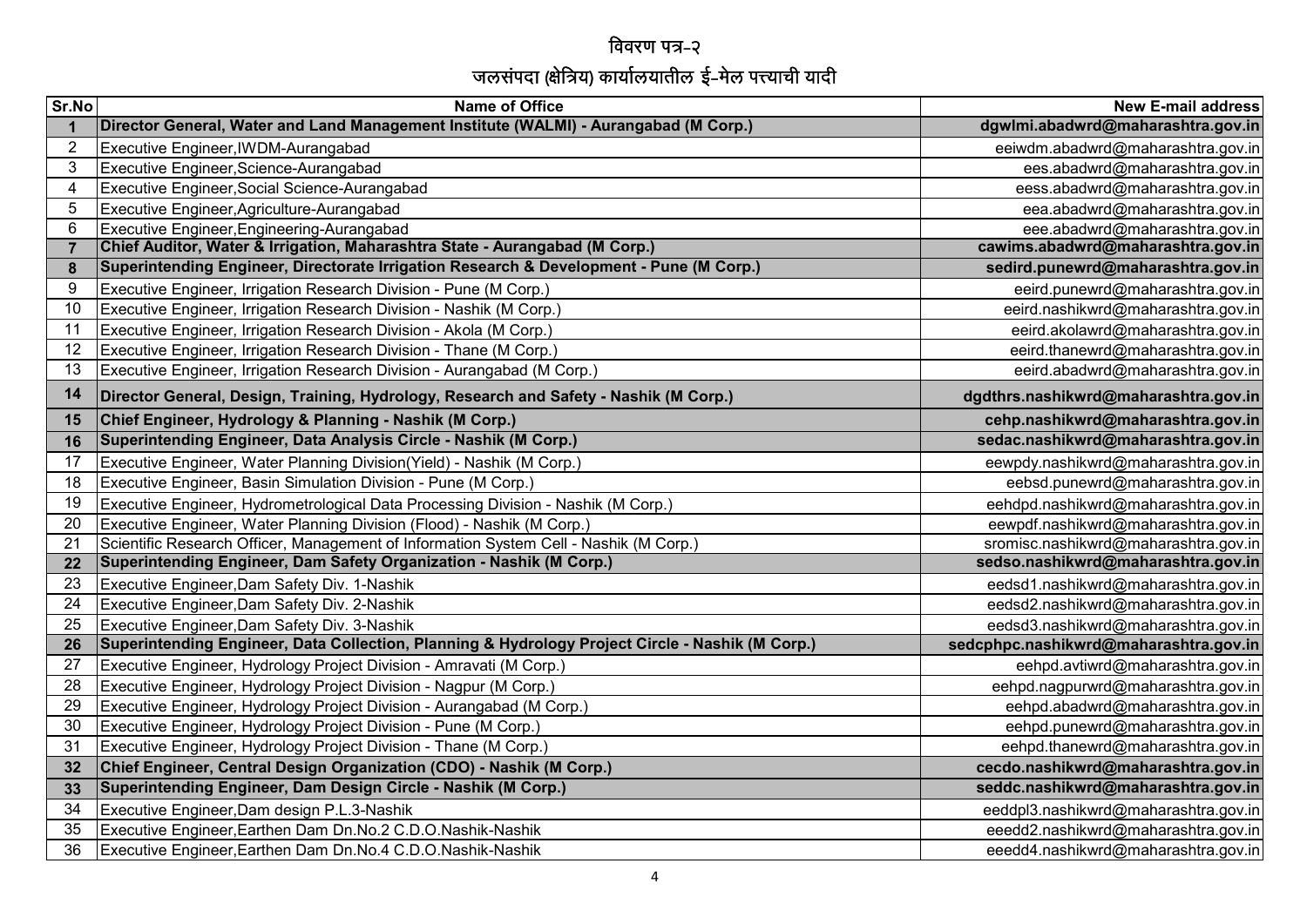| Sr.No | <b>Name of Office</b>                                                                                   | <b>New E-mail address</b>            |
|-------|---------------------------------------------------------------------------------------------------------|--------------------------------------|
| 37    | Executive Engineer, Masonary Dam Dn.No.1C.D.O.Nashik-Nashik                                             | eemdd1.nashikwrd@maharashtra.gov.in  |
| 38    | Executive Engineer, Masonary Dam Dn.No.2C.D.O.Nashik-Nashik                                             | eemdd2.nashikwrd@maharashtra.gov.in  |
| 39    | Executive Engineer, Masonary Dam Dn.No.4 C.D.O.Nashik-Nashik                                            | eemdd4.nashikwrd@maharashtra.gov.in  |
| 40    | Executive Engineer, Masonary Dam Dn.No.5C.D.O.Nashik-Nashik                                             | eemdd5.nashikwrd@maharashtra.gov.in  |
| 41    | Executive Engineer, Geological Division, C.D.O. - Nashik                                                | eegd.nashikwrd@maharashtra.gov.in    |
| 42    | Superintending Engineer, Gates Design Circle - Nashik (M Corp.)                                         | segdc.nashikwrd@maharashtra.gov.in   |
| 43    | Superintending Engineer, Lift Irrigation Scheme - Nashik (M Corp.)                                      | selis.nashikwrd@maharashtra.gov.in   |
| 44    | Executive Engineer, C.D.O.LIS Dn.No.1 - Nashik                                                          | eelisd1.nashikwrd@maharashtra.gov.in |
| 45    | Executive Engineer, C.D.O.LIS Dn.No.2 - Nashik                                                          | eelisd2.nashikwrd@maharashtra.gov.in |
| 46    | Executive Engineer, C.D.O.LIS Dn.No.3 - Nashik                                                          | eelisd3.nashikwrd@maharashtra.gov.in |
| 47    | Executive Engineer, C.D.O.LIS Dn.No.4 - Nashik                                                          | eelisd4.nashikwrd@maharashtra.gov.in |
| 48    | Superintending Engineer, Canal Design Circle - Nashik (M Corp.)                                         | secdc.nashikwrd@maharashtra.gov.in   |
| 49    | Executive Engineer, Canal Design Division No. 1 - Nashik (M Corp.)                                      | eecdd1.nashikwrd@maharashtra.gov.in  |
| 50    | Executive Engineer, Canal Design Division No. 2 - Nashik (M Corp.)                                      | eecdd2.nashikwrd@maharashtra.gov.in  |
| 51    | Executive Engineer, Canal Design Division No. 3 - Nashik (M Corp.)                                      | eecdd3.nashikwrd@maharashtra.gov.in  |
| 52    | Executive Engineer, Canal Design Division No. 4 - Nashik (M Corp.)                                      | eecdd4.nashikwrd@maharashtra.gov.in  |
| 53    | Superintending Engineer, Maharashtra Engineering Research institute - Nashik (M Corp.)                  | semeri.nashikwrd@maharashtra.gov.in  |
| 54    | Research Officer, Highway Research - Nashik (M Corp.)                                                   | eehr.nashikwrd@maharashtra.gov.in    |
| 55    | Executive Engineer, Civil Works Maintenance Division - Nashik (M Corp.)                                 | eecwmd.nashikwrd@maharashtra.gov.in  |
| 56    | Scientific Research Officer, Referal Lab (Soil Mechanics) - Nashik (M Corp.)                            | srorlsm.nashikwrd@maharashtra.gov.in |
| 57    | Executive Engineer, Instrumentation research division-Nashik                                            | eeird.nashik1wrd@maharashtra.gov.in  |
| 58    | Scientific Research Officer, Referal Lab (Material Testing) - Nashik (M Corp.)                          | eerlmt.nashikwrd@maharashtra.gov.in  |
| 59    | Executive Engineer, Resource Engineering Center - Nashik (M Corp.)                                      | eerec.nashikwrd@maharashtra.gov.in   |
| 60    | Superintending Engineer, State Level Technical Advisory Committee - Nashik (M Corp.)                    | sesItac.nashikwrd@maharashtra.gov.in |
| 61    | Superintending Engineer and Joint Director, Maharashtra Engineering Training Academy - Nashik (M Corp.) | semeta.nashikwrd@maharashtra.gov.in  |
| 62    | Executive Engineer, Regional Training Center - Nagpur (M Corp.)                                         | eertc.nagpurwrd@maharashtra.gov.in   |
| 63    | Executive Engineer, Regional Training Center - Pune (M Corp.)                                           | eertc.punewrd@maharashtra.gov.in     |
| 64    | Executive Engineer, Regional Training Center - Aurangabad (M Corp.)                                     | eertc.abadwrd@maharashtra.gov.in     |
| 65    | Executive Director, Godavari Marathwada Irrigation Development Corporation - Aurangabad (M Corp.)       | edgmidc.abadwrd@maharashtra.gov.in   |
| 66    | Chief Engineer, Water Resources Department - Aurangabad (M Corp.)                                       | cewrd.abadwrd@maharashtra.gov.in     |
| 67    | Superintending Engineer, Beed Irrigation Project Circle - Parli (M CI)                                  | sebipc.parliwrd@maharashtra.gov.in   |
| 68    | Executive Engineer, Beed Irrigation Division - Bid (M CI)                                               | eebid.bidwrd@maharashtra.gov.in      |
| 69    | Executive Engineer, Lower Terna Canal Division No. 2 - Latur (M CI)                                     | eeltcd2.laturwrd@maharashtra.gov.in  |
| 70    | Executive Engineer, Minor Irrigation Division - Latur (M CI)                                            | eemid.laturwrd@maharashtra.gov.in    |
| 71    | Superintending Engineer, Aurangabad Irrigation Circle - Aurangabad (M Corp.)                            | seaic.abadwrd@maharashtra.gov.in     |
| 72    | Executive Engineer, Minor Irrigation Division No. 1 - Aurangabad (M Corp.)                              | eemid1.abadwrd@maharashtra.gov.in    |
| 73    | Executive Engineer, Minor Irrigation Division - Jalna (M CI)                                            | eemid.jalnawrd@maharashtra.gov.in    |
| 74    | Executive Engineer, Nandur Madhameshwar Canal Division No. 2 (Vaijapur) - Aurangabad (M Corp.)          | eenmcd2v.abadwrd@maharashtra.gov.in  |
| 75    | Executive Engineer, Nandur-Madhameshwar Canal Division-Vaijapur                                         | eenmcd.vjprwrd@maharashtra.gov.in    |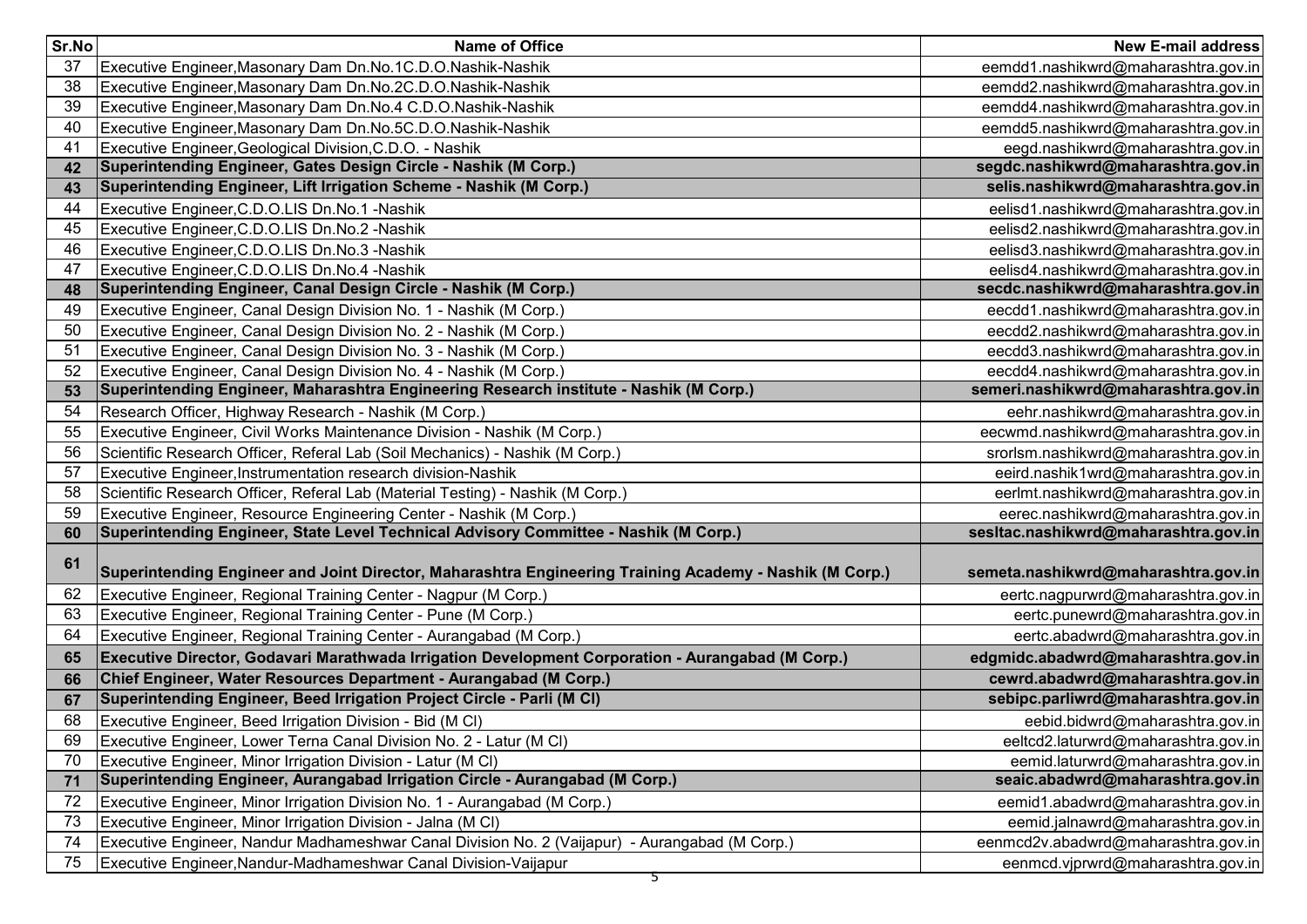| Sr.No | <b>Name of Office</b>                                                                                                                   | <b>New E-mail address</b>              |
|-------|-----------------------------------------------------------------------------------------------------------------------------------------|----------------------------------------|
| 76    | Superintending Engineer, Nanded Irrigation Circle - Nanded Waghala (M Corp.)                                                            | senic.nandedwrd@maharashtra.gov.in     |
| 77    | Executive Engineer, Upper Penganga Project Division No. 1 - Nanded Waghala (M Corp.)                                                    | eeuppd1.nandedwrd@maharashtra.gov.in   |
| 78    | Executive Engineer, Purna Irrigation Division - Basmath (M CI)                                                                          | eepid.basmathwrd@maharashtra.gov.in    |
| 79    | Executive Engineer, Nanded Irrigation Division (South) - Nanded Waghala (M Corp.)                                                       | eenids.nandedwrd@maharashtra.gov.in    |
| 80    | Executive Engineer, Nanded Irrigation Division (North) - Nanded Waghala (M Corp.)                                                       | eenidn.nandedwrd@maharashtra.gov.in    |
| 81    | Executive Engineer, Vishnupuri Project Divison No. 2 - Nanded Waghala (M Corp.)                                                         | eevpd2.nandedwrd@maharashtra.gov.in    |
| 82    | Executive Engineer, Lendi Project Divison - Deglur (M CI)                                                                               | eelpd.deglurwrd@maharashtra.gov.in     |
| 83    | Executive Engineer, Minor Irrigation Division - Nanded Waghala (M Corp.)                                                                | eemid.nandedwrd@maharashtra.gov.in     |
| 84    | Executive Engineer, Minor Irrigation Division - Parbhani (M CI)                                                                         | eemid.prbhniwrd@maharashtra.gov.in     |
| 85    | Executive Engineer, Upper Penganga Project (LD) Divison - Nanded Waghala (M Corp.)                                                      | eeuppldd.nandedwrd@maharashtra.gov.in  |
| 86    | Superintending Engineer, Osmanabad Irrigation Circle - Osmanabad                                                                        | seoic.osmnbadwrd@maharashtra.gov.in    |
| 87    | Executive Engineer, Krishna Marathwada Construction Division No.1 - Osmanabad                                                           | eekmcd1.osmnbdwrd@maharashtra.gov.in   |
| 88    | Executive Engineer, Osmanabad Minor Irrigation Division - Osmanabad                                                                     | eeomid.osmnbdwrd@maharashtra.gov.in    |
| 89    | Executive Engineer, Lift Irrigation Division - Osmanabad                                                                                | eelid.osmnbadwrd@maharashtra.gov.in    |
| 90    | Executive Engineer, Osmanabad Medium Project Division - Osmanabad                                                                       | eeompd.osmnbdwrd@maharashtra.gov.in    |
| 91    | Executive Engineer, Sina Kolegaon Project Division - Paranda (M CI)                                                                     | eeskpd.prandawrd@maharashtra.gov.in    |
| 92    | Executive Engineer, Minor Irrigation Cell - Aurangabad (M Corp.)                                                                        | eemic.abadwrd@maharashtra.gov.in       |
| 93    | Chief Engineer and Chief Administrator, Water Resources Department, Command Area Development Authority<br>(CADA) - Aurangabad (M Corp.) | cewrdcada.abadwrd@maharashtra.gov.in   |
| 94    | Superintending Engineer, Jayakwadi Projects Circle - Aurangabad (M Corp.)                                                               | sejpc.abadwrd@maharashtra.gov.in       |
| 95    | Executive Engineer, Majalgaon Canal Division No. 10 - Parbhani (M CI)                                                                   | eemcd10.prbhniwrd@maharashtra.gov.in   |
| 96    | Executive Engineer, Majalgaon Canal Division No. 7 - Gangakhed (M CI)                                                                   | eemcd7.gngkhedwrd@maharashtra.gov.in   |
| 97    | Executive Engineer, Majalgaon Project Division - Kesapuri                                                                               | eempd.kespriwrd@maharashtra.gov.in     |
| 98    | Superintending Engineer, Upper Penganga Project Circle - Nanded Waghala (M Corp.)                                                       | seuppc.nandedwrd@maharashtra.gov.in    |
| 99    | Executive Engineer, Upper Penganga Project Division No. 5 - Hadgaon (M CI)                                                              | eeuppd5.hadgnwrd@maharashtra.gov.in    |
| 100   | Executive Engineer, Upper Penganga Project Division No. 4 - Akhada Balapur                                                              | eeuppd4.akhdblprwrd@maharashtra.gov.in |
| 101   | Executive Engineer, Upper Penganga Project Division No. 6 - Nanded Waghala (M Corp.)                                                    | eeuppd6.nandedwrd@maharashtra.gov.in   |
| 102   | Executive Engineer, Upper Penganga Project Division No. 8 - Nanded Waghala (M Corp.)                                                    | eeuppd8.nandedwrd@maharashtra.gov.in   |
| 103   | Superintending Engineer & Administrator, Command Area Development Authority - Bid (M CI)                                                | seacada.bidwrd@maharashtra.gov.in      |
| 104   | Executive Engineer, Latur Irrigation Division No. 2 - Latur (M CI)                                                                      | eelid2.laturwrd@maharashtra.gov.in     |
| 105   | Executive Engineer, Latur Irrigation Division No. 1 - Latur (M CI)                                                                      | eelid1.laturwrd@maharashtra.gov.in     |
| 106   | Executive Engineer, Jayakwadi Irrigation Division No. 3 - Bid (M CI)                                                                    | eejid3.bidwrd@maharashtra.gov.in       |
| 107   | Executive Engineer, Osmanabad Irrigation Division No. 1 - Osmanabad (M CI)                                                              | eeoid1.osmnbdwrd@maharashtra.gov.in    |
| 108   | Executive Engineer, Osmanabad Irrigation Division No. 2 - Umarga (M CI)                                                                 | eeoid2.umergawrd@maharashtra.gov.in    |
| 109   | Executive Engineer, Majalgaon Irrigation Division - Parli (M CI)                                                                        | eemid.parliwrd@maharashtra.gov.in      |
|       |                                                                                                                                         | seacada.abadwrd@maharashtra.gov.in     |
| 110   | Superintending Engineer & Administrator, Command Area Development Authority - Aurangabad (M Corp.)                                      |                                        |
| 111   | Executive Engineer, Aurangabad Irrigation Division - Aurangabad (M Corp.)                                                               | eeaid.abadwrd@maharashtra.gov.in       |
| 112   | Executive Engineer, Jayakwadi Irrigation Division No. 2 - Parbhani (M CI)                                                               | eejid2.prbhniwrd@maharashtra.gov.in    |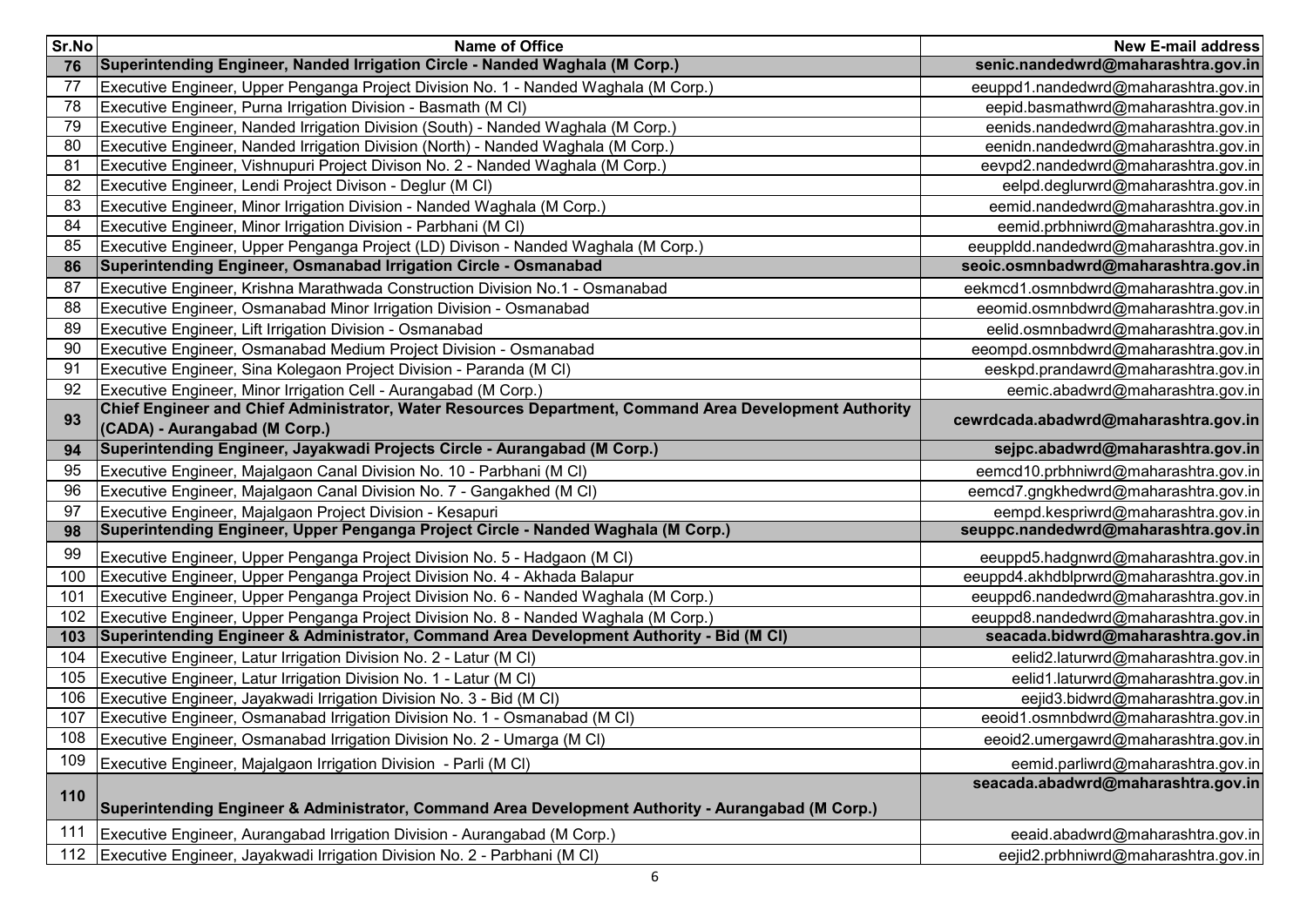| Sr.No | <b>Name of Office</b>                                                                                  | <b>New E-mail address</b>             |
|-------|--------------------------------------------------------------------------------------------------------|---------------------------------------|
| 113   | Executive Engineer, Nandur Madhmeshwar Irrigation Division - Vaijapur (M CI)                           | eenmid.vaijprwrd@maharashtra.gov.in   |
| 114   | Executive Engineer, Jalna Irrigation Division - Jalna (M CI)                                           | eejid.jalnawrd@maharashtra.gov.in     |
| 115   | Executive Engineer, Jayakwadi Irrigation Division - Paithan (M CI)                                     | eejid.paithanwrd@maharashtra.gov.in   |
| 116   | Chief Engineer, North Maharashtra Region - Nashik (M Corp.)                                            | cenmr.nashikwrd@maharashtra.gov.in    |
|       | 117 Superintending Engineer & Administrator, Command Area Development Authority - Ahmadnagar (M Corp.) | seacada.amdngrwrd@maharashtra.gov.in  |
| 118   | Executive Engineer, Ahmednagar Medium Project Division - Ahmadnagar (M Corp.)                          | eeampd.amdngrwrd@maharashtra.gov.in   |
| 119   | Executive Engineer, Uppar Pravara Dam Division - Ghulewadi (CT)                                        | eeupdd.ghlwdiwrd@maharashtra.gov.in   |
| 120   | Executive Engineer, Minor Irrigation Division No. 2 - Ghulewadi (CT)                                   | eemid2.ghlwdiwrd@maharashtra.gov.in   |
| 121   | Executive Engineer, Uppar Pravara Canal Division -Sangamner (CT)                                       | eeupcd.sngmnrwrd@maharashtra.gov.in   |
| 122   | Executive Engineer, Minor Project Division No.2-Sangamner                                              | eempd2.sngmnrwrd@maharashtra.gov.in   |
| 123   | Executive Engineer, Nandur Madhameshwar Project Division - Nashik (M Corp.)                            | eenmpd.nashikwrd@maharashtra.gov.in   |
| 124   | Executive Engineer, Kadva Canal Division - Nashik (M Corp.)                                            | eekcd.nashikwrd@maharashtra.gov.in    |
| 125   | Executive Engineer, Minor Irrigation Division (GMIDC) - Nashik (M Corp.)                               | eemid.nashikwrd@maharashtra.gov.in    |
| 126   | Superintending Engineer & Administrator, Command Area Development Authority - Nashik (M Corp.)         | seacada.nashikwrd@maharashtra.gov.in  |
| 127   | Executive Engineer, Nashik Irrigation Division - Nashik (M Corp.)                                      | eenid.nashikwrd@maharashtra.gov.in    |
| 128   | Executive Engineer, Palkhed Irrigation Division - Nashik (M Corp.)                                     | eepid.nashikwrd@maharashtra.gov.in    |
| 129   | Executive Engineer, Malegaon Irrigation Division - Malegaon (M Corp.)                                  | eemid.malegonwrd@maharashtra.gov.in   |
| 130   | Executive Engineer, Ahmednagar Irrigation Division - Ahmadnagar (M Corp.)                              | eeaid.amdngrwrd@maharashtra.gov.in    |
| 131   | Executive Engineer, Mula Irrigation Division - Ahmadnagar (M Corp.)                                    | eemid.amdngrwrd@maharashtra.gov.in    |
| 132   | Executive Director, Maharashtra Krishna Valley Development Corporation - Pune (M Corp.)                | edmkvdc.punewrd@maharashtra.gov.in    |
| 133   | Chief Engineer, Water Resources Department - Pune (M Corp.)                                            | cewrd.punewrd@maharashtra.gov.in      |
| 134   | Superintending Engineer, Water Resources e-Governance Circle - Mumbai                                  | sewregc.wrd@maharashtra.gov.in        |
| 135   | Executive Engineer, governance computerisation divison, pune                                           | contactus.punewrd@maharashtra.gov.in  |
| 136   | Executive Engineer, Construction Management Computerization Division - Pune (M Corp.)                  | eecmcd.punewrd@maharashtra.gov.in     |
| 137   | Executive Engineer, Information Management & Training Division - Mumbai                                | eeimtd.mumbaiwrd@maharashtra.gov.in   |
| 138   | Executive Engineer, Administration Computerization Division - Pune (M Corp.)                           | eeacd.punewrd@maharashtra.gov.in      |
| 139   | Executive Engineer, Irrigation Management Computerization Division - Pune (M Corp.)                    | eeimcd.punewrd@maharashtra.gov.in     |
| 140   | Superintending Engineer, Pune Irrigation Project Circle - Pune (M Corp.)                               | sepipc.punewrd@maharashtra.gov.in     |
| 141   | Executive Engineer, Chaskaman Project Division - Pune (M Corp.)                                        | eecpd.punewrd@maharashtra.gov.in      |
| 142   | Executive Engineer, Bhama Askhed Dam Division - Pune (M Corp.)                                         | eebadd.punewrd@maharashtra.gov.in     |
| 143   | Executive Engineer, Janai Shirsai Lift Irrigation Division (Mechanical) - Ahmadnagar (M Corp.)         | eejslidm.amdngrwrd@maharashtra.gov.in |
| 144   | Executive Engineer, Nira Deoghar Project Division - Sangvi Bk.                                         | eendpd.sangviwrd@maharashtra.gov.in   |
| 145   | Executive Engineer, Irrigation Project Investigation Division (Bhima Sub Basin) - Pune (M Corp.)       | eeipidbsb.punewrd@maharashtra.gov.in  |
| 146   | Superintending Engineer, Kolhapur Irrigation Circle - Kolhapur (M Corp.)                               | sekic.kolaprwrd@maharashtra.gov.in    |
| 147   | Executive Engineer, Dhudh Ganga Canal Division No.1 - Kolhapur (M Corp.)                               | eedgcd1.kolaprwrd@maharashtra.gov.in  |
| 148   | Executive Engineer, Kolhapur Irrigation Division (South) - Kolhapur (M Corp.)                          | eekids.kolaprwrd@maharashtra.gov.in   |
| 149   | Executive Engineer, Warna Canal Division No. 1 - Uran Islampur (M CI)                                  | eewcd1.islmprwrd@maharashtra.gov.in   |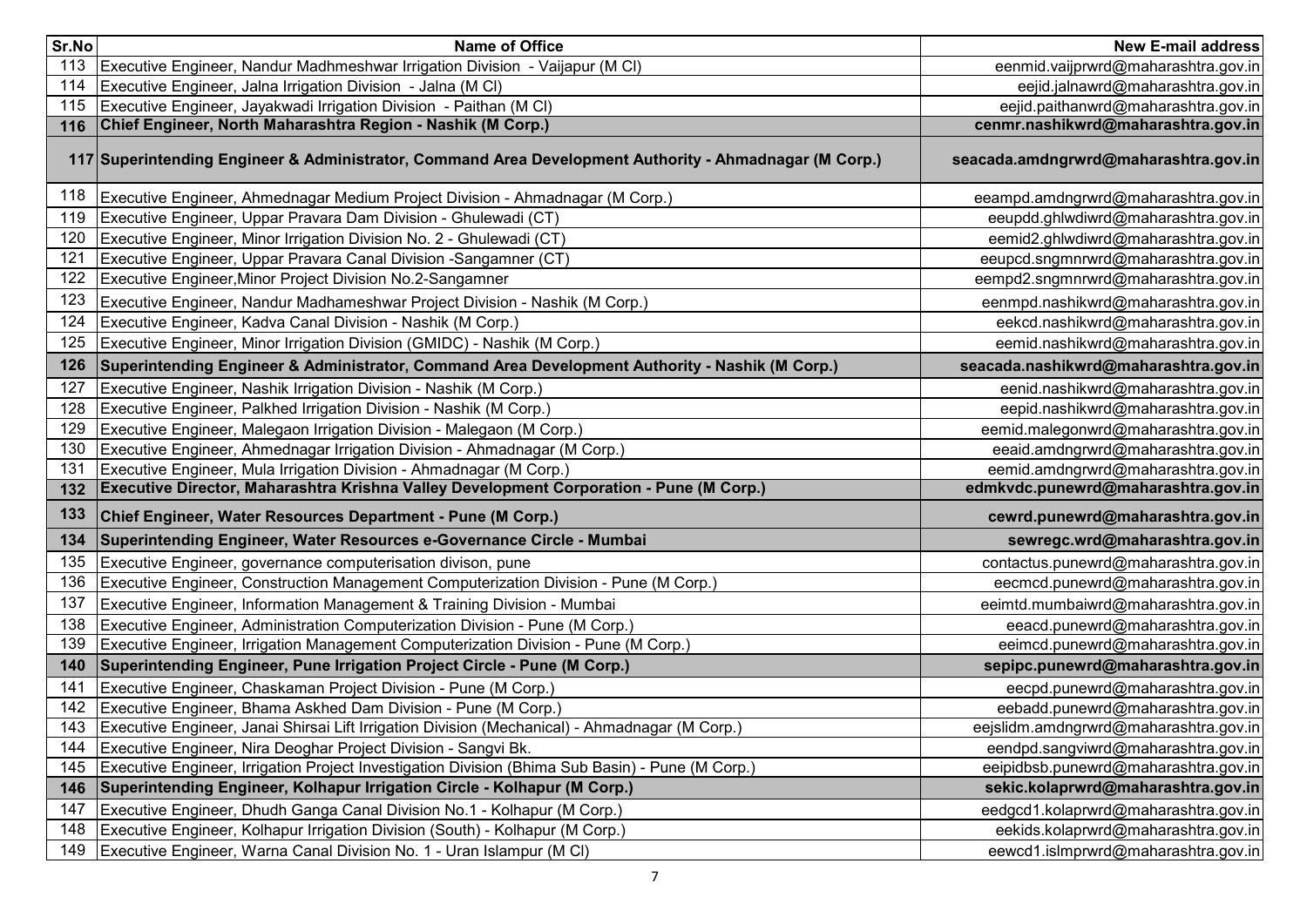| Sr.No | Name of Office                                                                                         | <b>New E-mail address</b>              |
|-------|--------------------------------------------------------------------------------------------------------|----------------------------------------|
| 150   | Executive Engineer, Medium Project Division No. 2 - Kolhapur (M Corp.)                                 | eempd2.kolaprwrd@maharashtra.gov.in    |
| 151   | Executive Engineer, Kolhapur Irrigation Division (North) - Kolhapur (M Corp.)                          | eekidn.kolaprwrd@maharashtra.gov.in    |
| 152   | Superintending Engineer, Sangali Irrigation Circle - Sangli Miraj Kupwad (M Corp.)                     | sesic.sangliwrd@maharashtra.gov.in     |
| 153   | Executive Engineer, Takari Pump House Division No. 1 - Devrashtre                                      | eetphd1.devrshtwrd@maharashtra.gov.in  |
| 154   | Executive Engineer, Mhaisal Pump House Division No. 2 - Sangli Miraj Kupwad (M Corp.)                  | eemphd2.sangliwrd@maharashtra.gov.in   |
| 155   | Executive Engineer, Takari Mechanical & Electrical Division - Sangli Miraj Kupwad (M Corp.)            | eetmed.sangliwrd@maharashtra.gov.in    |
| 156   | Executive Engineer, Takari-Mhaisal Lift Irrigation Management Division - Sangli Miraj Kupwad (M Corp.) | eetmlimd.sangli1wrd@maharashtra.gov.in |
| 157   | Executive Engineer, Sangali Irrigation Division - Sangli Miraj Kupwad (M Corp.)                        | eesid.sangliwrd@maharashtra.gov.in     |
| 158   | Executive Engineer, Tembhu Lift Irrigation Project Division No. 1 - Sangli Miraj Kupwad (M Corp.)      | eetlipd1.sanglwrd@maharashtra.gov.in   |
| 159   | Executive Engineer, Minor Irrigation Divison - Sangli Miraj Kupwad (M Corp.)                           | eemid.sangliwrd@maharashtra.gov.in     |
| 160   | Executive Engineer, Tembhu Lift Irrigation Project Management Division - Ogalewadi (Hajarmachi) (CT)   | eetlipmd.olgwdwrd@maharashtra.gov.in   |
| 161   | Superintending Engineer, Pune Irrigation Circle - Pune (M Corp.)                                       | sepic.punewrd@maharashtra.gov.in       |
| 162   | Executive Engineer, Minor Irrigation Division No. 1 - Pandharpur (M CI)                                | eemid1.pndhrprwrd@maharashtra.gov.in   |
| 163   | Executive Engineer, Neera Right Bank Canal Division - Phaltan (M CI)                                   | eenrbcd.phaltanwrd@maharashtra.gov.in  |
| 164   | Executive Engineer, Pune Irrigation Division - Pune (M Corp.)                                          | eepid.punewrd@maharashtra.gov.in       |
| 165   | Executive Engineer, Lift Irrigation Management Division - Pune (M Corp.)                               | eelimd.punewrd@maharashtra.gov.in      |
| 166   | Executive Engineer, Khadakwasala Irrigation Division - Pune (M Corp.)                                  | eekid.punewrd@maharashtra.gov.in       |
| 167   | Executive Engineer, Internal Audit Wing - Pune (M Corp.)                                               | eeiaw.punewrd@maharashtra.gov.in       |
| 168   | Superintending Engineer, Satara irrigation Circle - Satara (M CI)                                      | sesic.satarawrd@maharashtra.gov.in     |
| 169   | Executive Engineer, Koyna Dam Maintenance Division - Koynanagar                                        | eekdmd.kynngrwrd@maharashtra.gov.in    |
| 170   | Executive Engineer, Koyna Construction Division No. 1 - Koynanagar                                     | eekcd1.kynngrwrd@maharashtra.gov.in    |
| 171   | Executive Engineer, Dhom Irrigation Division - Satara (M CI)                                           | eedid.satarawrd@maharashtra.gov.in     |
| 172   | Chief Engineer, Special Projects (SP), Water Resources Department - Pune (M Corp.)                     | cespwrd.punewrd@maharashtra.gov.in     |
| 173   | Superintending Engineer, Kukadi Project Circle - Pune (M Corp.)                                        | sekpc.punewrd@maharashtra.gov.in       |
| 174   | Executive Engineer, Kukadi Distribution Construction Division - Kolvadi                                | eekdcd.kolvadiwrd@maharashtra.gov.in   |
| 175   | Executive Engineer, Project Design Canal Division No. 2 - Pune (M Corp.)                               | eepdcd2.punewrd@maharashtra.gov.in     |
| 176   | Executive Engineer, Accelerated Benefit Programme Special Cell - Pune (M Corp.)                        | eeabpsc.punewrd@maharashtra.gov.in     |
| 177   | Executive Engineer, Dimbhe Dam Division - Manchar (CT)                                                 | eeddd.mancharwrd@maharashtra.gov.in    |
| 178   | Executive Engineer, Design Division - Pune (M Corp.)                                                   | eedd.punewrd@maharashtra.gov.in        |
| 179   | Executive Engineer, Kukadi Irrigation Division No. 1 - Narayangaon                                     | eekid1.nryngnwrd@maharashtra.gov.in    |
| 180   | Executive Engineer, Kukadi Irrigation Division No. 2 - Shrigonda (M CI)                                | eekid2.srgndawrd@maharashtra.gov.in    |
| 181   | Superintending Engineer, Satara Irrigation Project Circle - Satara (M CI)                              | sesipc.satarawrd@maharashtra.gov.in    |
| 182   | Executive Engineer, Dhom Balkawadi Project Division - Wai (M CI)                                       | eedbpd.waiwrd@maharashtra.gov.in       |
| 183   | Executive Engineer, Urmodi Dam Division - Satara (M CI)                                                | eeudd.satarawrd@maharashtra.gov.in     |
| 184   | Executive Engineer, Dhom Canal Division No. 2 - Satara (M CI)                                          | eedcd2.satarawrd@maharashtra.gov.in    |
| 185   | Executive Engineer, Jihe Kathapur Lift Irrigation Division - Satara (M CI)                             | eejklid.satarawrd@maharashtra.gov.in   |
| 186   | Executive Engineer, Minor Irrigation Division - Satara (M CI)                                          | eemid.satarawrd@maharashtra.gov.in     |
| 187   | Executive Engineer, Kanher Canals Division No. 2, Karawadi - Satara (M CI)                             | eekcd2k.satarawrd@maharashtra.gov.in   |
| 188   | Executive Engineer, Kanher Development Division - Satara (M CI)                                        | eekdd.satarawrd@maharashtra.gov.in     |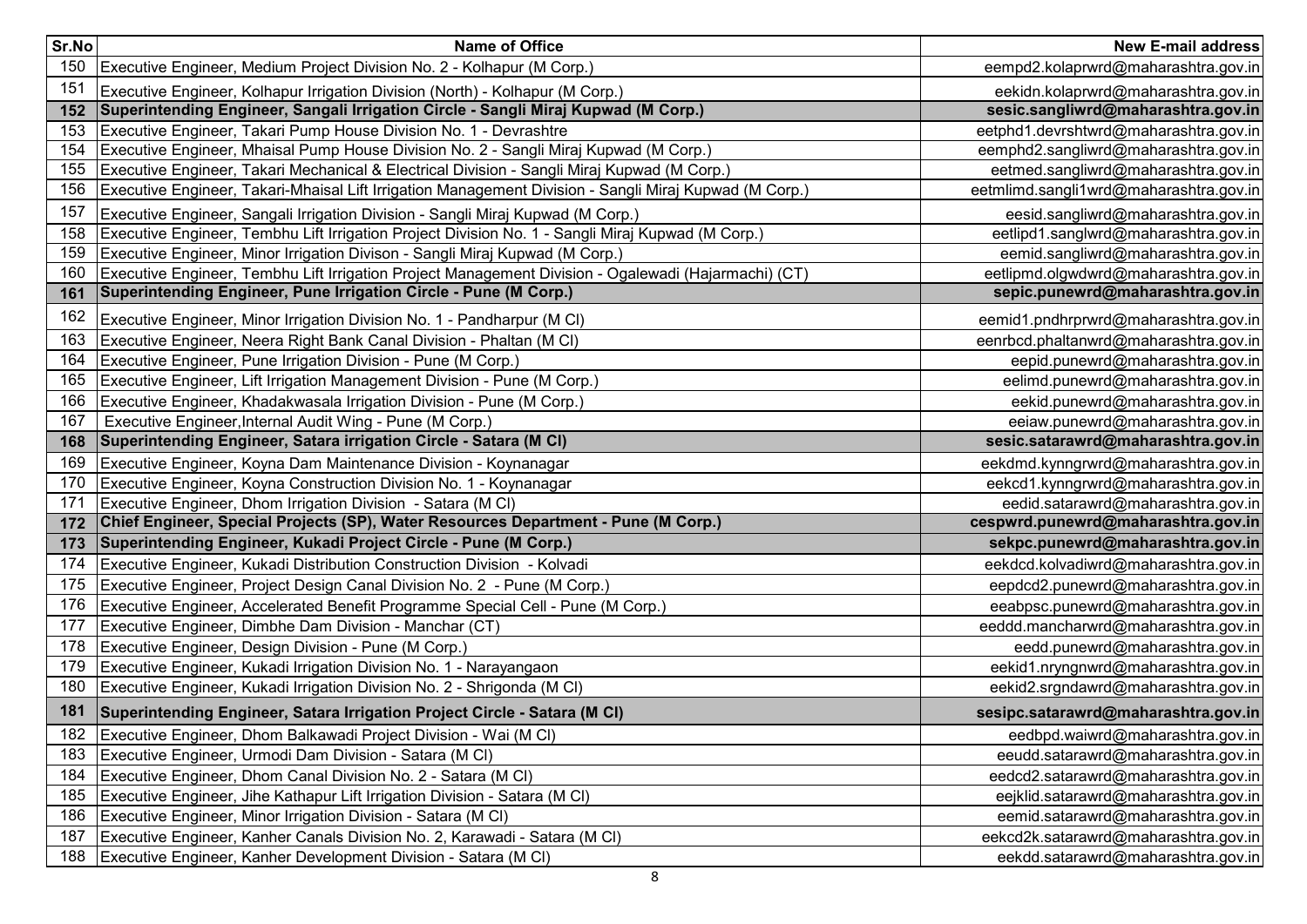| Sr.No  | <b>Name of Office</b>                                                                           | <b>New E-mail address</b>              |
|--------|-------------------------------------------------------------------------------------------------|----------------------------------------|
| 189    | Superintending Engineer, Bhima Canal Circle - Solapur (M Corp.)                                 | sebcc.solapurwrd@maharashtra.gov.in    |
| 190    | Executive Engineer, Ujjani Canal Division No. 8 - Solapur (M Corp.)                             | eeucd8.solaprwrd@maharashtra.gov.in    |
| 191    | Executive Engineer, Ujjani Canal Division No. 9 - Mangalvedhe (M CI)                            | eeucd9.mnglvdhwrd@maharashtra.gov.in   |
| 192    | Executive Engineer, Minor Irrigation Division No. 1 - Solapur (M Corp.)                         | eemid1.solaprwrd@maharashtra.gov.in    |
| 193    | Superintending Engineer & Administrator, Command Area Development Authority - Solapur (M Corp.) | seacada.solaprwrd@maharashtra.gov.in   |
| 194    | Executive Engineer, CADA Techanical Cell-Solapur                                                | eecadatc.solaprwrd@maharashtra.gov.in  |
| 195    | Executive Engineer, Ujjani Dam Management Division - Bhimanagar                                 | eeudmd.bhmngrwrd@maharashtra.gov.in    |
| 196    | Executive Engineer, Bhima Development Division No. 2 - Solapur (M Corp.)                        | eebdb2.solaprwrd@maharashtra.gov.in    |
| 197    | Executive Engineer, Bhima Irrigation Division - Pandharpur (M CI)                               | eebid.pndhprwrd@maharashtra.gov.in     |
| 198    | Executive Engineer, Solapur Irrigation Division - Solapur (M Corp.)                             | eesid.solaprwrd@maharashtra.gov.in     |
| 199    | Executive Director, Konkan Irrigation Development Corporation - Thane (M Corp.)                 | edkidc.thanewrd@maharashtra.gov.in     |
| 200    | Chief Engineer, Water Resources Department, Konkan Region - Mumbai                              | cewrdkr.mumbaiwrd@maharashtra.gov.in   |
| 201    | Superintending Engineer, South Kokan Irrigation Project Circle - Oras Bk.                       | seskipc.orasbkwrd@maharashtra.gov.in   |
| 202    | Executive Engineer, Minor Irrigation Division-Sindhudurg                                        | eemid.sndhdrgwrd@maharashtra.gov.in    |
| 203    | Executive Engineer, Medium Project Division - Ambadpal                                          | eempd.ambdpalwrd@maharashtra.gov.in    |
| 204    | Executive Engineer, Minor Irrigation Division - Oras Bk.                                        | eemid.orasbkwrd@maharashtra.gov.in     |
| 205    | Superintending Engineer, North Kokan Irrigation Project Circle - Thane (M Corp.)                | senkipc.thanewrd@maharashtra.gov.in    |
| 206    | Executive Engineer, Raigad Irrigation Division No. 2 - Navi Mumbai (M Corp.)                    | eerid2.nvmumwrd@maharashtra.gov.in     |
| 207    | Executive Engineer, Hetawane Medium Project Division - Kamarli                                  | eehmpd.kamrliwrd@maharashtra.gov.in    |
| 208    | Executive Engineer, Hetawane Canal Division No. 1 - Kolad                                       | eehcd1.koladwrd@maharashtra.gov.in     |
| 209    | Executive Engineer, Minor Irrigation Division - Chiplun (M CI)                                  | eemid.chiplunwrd@maharashtra.gov.in    |
| 210    | Project Director & Superintending Engineer, Kharland Development Circle - Thane (M Corp.)       | sekdc.thanewrd@maharashtra.gov.in      |
| 211    | Executive Engineer, Kharland Development Division - Thane (M Corp.)                             | eekdd.thanewrd@maharashtra.gov.in      |
| 212    | Executive Engineer, Kharland Survey & Investigation Division - Pen (M CI)                       | eeksid.penwrd@maharashtra.gov.in       |
| 213    | Executive Engineer, South Ratnagiri Kharland Development Division - Kuwarbav (CT)               | eesrkdd.kuwrbavwrd@maharashtra.gov.in  |
| 214    | Executive Engineer, Sindhudurg Kharland Development Division - Oras Bk.                         | eeskdd.orasbkwrd@maharashtra.gov.in    |
| 215    | Superintending Engineer, Thane Irrigation Circle - Thane (M Corp.)                              | setic.thanewrd@maharashtra.gov.in      |
| 216    | Executive Engineer, Thane Minor Irrigation Division - Thane (M Corp.)                           | eetmid.thanewrd@maharashtra.gov.in     |
| 217    | Executive Engineer, Raigad Irrigation Division - Kolad                                          | eerid.koladwrd@maharashtra.gov.in      |
| 218    | Executive Engineer, Minor Irrigation Division - Nashik (M Corp.)                                | eemid.nashikwrd@maharashtra.gov.in     |
| 219    | Executive Engineer, Hydro Electric Project Investigation Division No. 1 - Bhatsanagar           | eehepid1.bhtsngrwrd@maharashtra.gov.in |
| 220    | Executive Engineer, Bhatsa Dam Division No. 1 - Bhatsanagar                                     | eebdd1.bhtsngrwrd@maharashtra.gov.in   |
| $22^r$ | Executive Engineer, Bhatsa Canal Division No. 1 - Shahapur (CT)                                 | eebcd1.shahprwrd@maharashtra.gov.in    |
| 222    | Executive Engineer, Design Division, Konkan Region - Navi Mumbai (M Corp.)                      | eeddkr.nmumwrd@maharashtra.gov.in      |
| 223    | Executive Engineer, Minor Irrigation Cell - Thane (M Corp.)                                     | eemic.thanewrd@maharashtra.gov.in      |
| 224    | Superintending Engineer, Konkan Irrigation Circle - Ratnagiri (CT)                              | sekic.rtngriwrd@maharashtra.gov.in     |
| 225    | Executive Engineer, Tillari Canal Division No. 1 - Charathe                                     | eetcd1.charatewrd@maharashtra.gov.in   |
| 226    | Executive Engineer, Irrigation Project Construction Division - Ratnagiri (M CI)                 | eeipcd.rtngriwrd@maharashtra.gov.in    |
| 227    | Executive Engineer, Ratnagiri Irrigation Division (South) - Kuwarbav (CT)                       | eerids.kuwrbavwrd@maharashtra.gov.in   |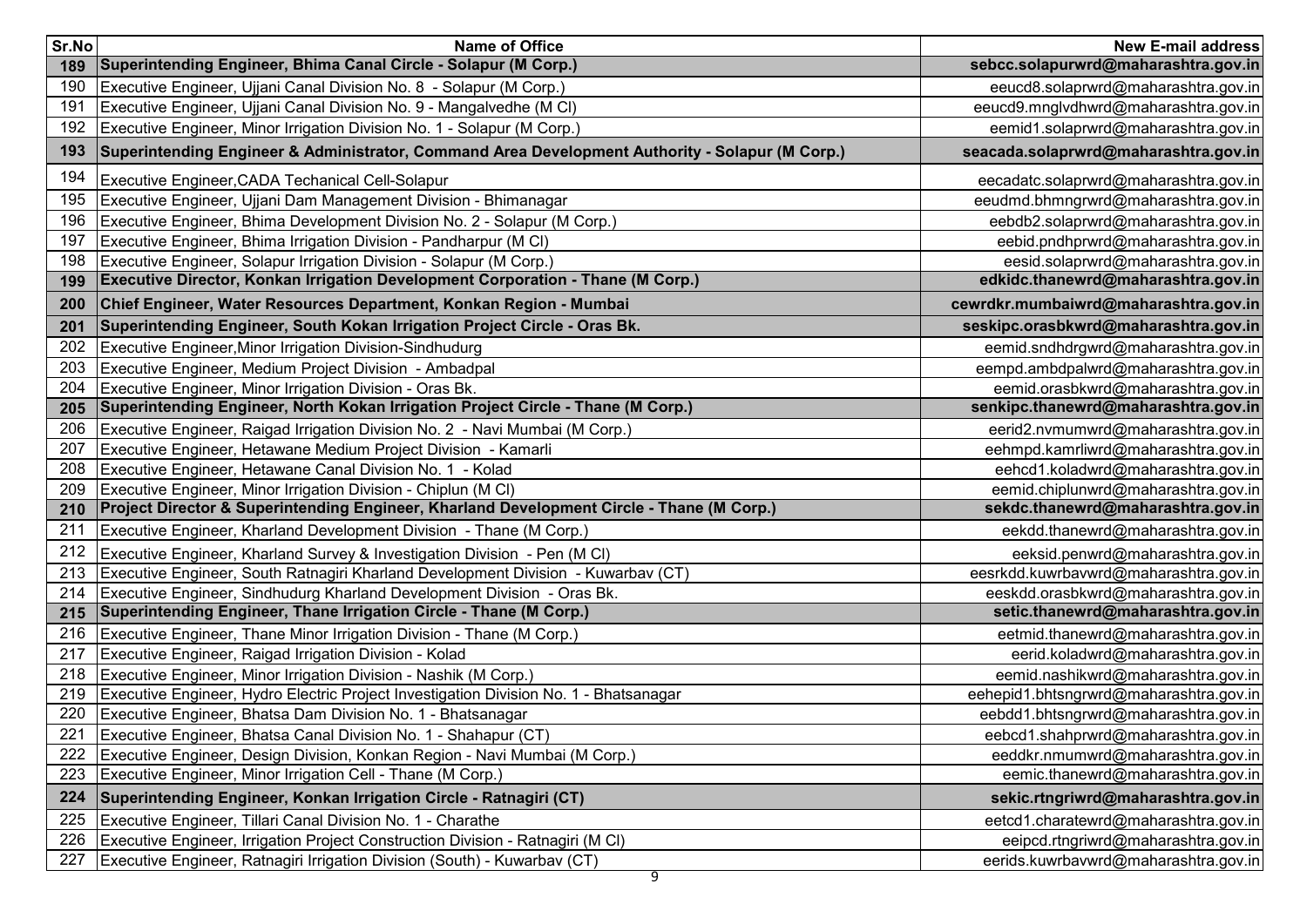| Sr.No | <b>Name of Office</b>                                                                           | <b>New E-mail address</b>            |
|-------|-------------------------------------------------------------------------------------------------|--------------------------------------|
| 228   | Executive Engineer, Talamba Major Irrigation Project Division - Ambadpal                        | eetmipd.ambdplwrd@maharashtra.gov.in |
| 229   | <b>Executive Director, Tapi Irrigation Development Corporation - Jalgaon (M Corp.)</b>          | edtidc.jalgnwrd@maharashtra.gov.in   |
| 230   | Chief Engineer, Tapi Irrigation Development Corporation - Jalgaon (M Corp.)                     | cetidc.jalgnwrd@maharashtra.gov.in   |
| 231   | Superintending Engineer, Dhule Irrigation Project Circle - Dhule (M Corp.)                      | sedipc.dhulewrd@maharashtra.gov.in   |
| 232   | Executive Engineer, Minor Irrigation Division - Dhule (M Corp.)                                 | eemid.dhulewrd@maharashtra.gov.in    |
| 233   | Executive Engineer, Dhule Medium Project Division - Dhule (M Corp.)                             | eedmpd.dhulewrd@maharashtra.gov.in   |
| 234   | Executive Engineer, Nandurbar Medium Project Division - Nandurbar (M CI)                        | eenmpd.ndnbrwrd@maharashtra.gov.in   |
| 235   | Executive Engineer, Narmada Development Division - Nandurbar (M CI)                             | eendd.ndrbrwrd@maharashtra.gov.in    |
| 236   | Executive Engineer, Girna River Valley Project Division - Nashik (M Corp.)                      | eegrypd.nashikwrd@maharashtra.gov.in |
| 237   | <b>Superintending Engineer, Jalgaon Irrigation Project Circle - Jalgaon (M Corp.)</b>           | sejipc.jalgnwrd@maharashtra.gov.in   |
| 238   | Executive Engineer, Tapi Valley Survey & Investigation Division - Jalgaon (M Corp.)             | eetvsid.jalgnwrd@maharashtra.gov.in  |
| 239   | Executive Engineer, Lift Irrigation Construction Division - Jalgaon (M Corp.)                   | eelicd.jalgnwrd@maharashtra.gov.in   |
| 240   | Executive Engineer, Mechanical Divisional Unit - Jalgaon (M Corp.)                              | eemdu.jalgnwrd@maharashtra.gov.in    |
| 241   | Executive Engineer, Jalgaon Medium Project Division No. 1 - Jalgaon (M Corp.)                   | eejmpd1.jalgnwrd@maharashtra.gov.in  |
| 242   | Executive Engineer, Lower Tapi Project Division - Chopda (M CI)                                 | eeltpd.chopdawrd@maharashtra.gov.in  |
| 243   | Executive Engineer, Waghur Dam Division - Jalgaon (M Corp.)                                     | eewdd.jalgnwrd@maharashtra.gov.in    |
| 244   | Executive Engineer, Jalgaon Medium Project Division No.2 - Jalgaon (M Corp.)                    | eejmpd2.jalgnwrd@maharashtra.gov.in  |
| 245   | Executive Engineer, Minor Irrigation Division - Jalgaon (M Corp.)                               | eemid.jalgnwrd@maharashtra.gov.in    |
| 246   | Superintending Engineer & Administrator, Command Area Development Authority - Jalgaon (M Corp.) | seacada.jalgnwrd@maharashtra.gov.in  |
| 247   | Executive Engineer, Girna Irrigation Division - Jalgaon (M Corp.)                               | eegid.jalgnwrd@maharashtra.gov.in    |
| 248   | Executive Engineer, Jalgaon Irrigation Division - Jalgaon (M Corp.)                             | eejid.jalgnwrd@maharashtra.gov.in    |
| 249   | Executive Engineer, Dhule Irrigation Division - Dhule (M Corp.)                                 | eedid.dhulewrd@maharashtra.gov.in    |
| 250   | Executive Director, Vidarbha Irrigation Development Corporation - Nagpur (M Corp.)              | edvidc.nagpurwrd@maharashtra.gov.in  |
| 251   | Chief Engineer, Gosikhurd Project, Water Resources Department - Nagpur (M Corp.)                | cegpwrd.nagpurwrd@maharashtra.gov.in |
| 252   | Superintending Engineer, Goshikhurd Lift Irrigation Circle - Ambadi                             | seglic.ambadiwrd@maharashtra.gov.in  |
| 253   | Executive Engineer, Goshikhurd Lift Irrigation Division - Ambadi                                | eeglid.ambadiwrd@maharashtra.gov.in  |
| 254   | Executive Engineer, Lift Irrigation Project Division - Tirora (M CI)                            | eelipd.tirodawrd@maharashtra.gov.in  |
| 255   | Executive Engineer, Ambhora Lift Irrigation Division - Bhiwapur                                 | eealid.bhiwaprwrd@maharashtra.gov.in |
| 256   | Executive Engineer, Goshikhurd Left Bank Canal Division - Wahi                                  | eeglbcd.wahiwrd@maharashtra.gov.in   |
| 257   | Superintending Engineer, Goshikhurd Project Circle - Nagpur (M Corp.)                           | segpc.nagpurwrd@maharashtra.gov.in   |
| 258   | Executive Engineer, Design Unit - Nagpur (M Corp.)                                              | eedu.nagpurwrd@maharashtra.gov.in    |
| 259   | Executive Engineer, Goshikhurd Rehabilitation Division - Nagpur (M Corp.)                       | eegrd.nagpurwrd@maharashtra.gov.in   |
| 260   | Executive Engineer, Goshikhurd Dam Division - Pauni (M CI)                                      | eegdd.pauniwrd@maharashtra.gov.in    |
| 261   | Executive Engineer, Goshikhurd Right Bank Canal Division No. 1 - Pauni (M CI)                   | eegrbcd1.pauniwrd@maharashtra.gov.in |
| 262   | Executive Engineer, Goshikhurd Right Bank Canal Division - Brahmapuri (M CI)                    | eegrbcd.brhmprwrd@maharashtra.gov.in |
| 263   | Executive Engineer, Aasolmendha Project Renovation Division - Nagbhid                           | eeaprd.nagbhidwrd@maharashtra.gov.in |
| 264   | Executive Engineer, Goshikhurd Rehabilitation Division - Ambadi                                 | eegrd.ambadiwrd@maharashtra.gov.in   |
| 265   | Superintending Engineer, Nagpur Irrigation Circle - Nagpur (M Corp.)                            | senic.nagpurwrd@maharashtra.gov.in   |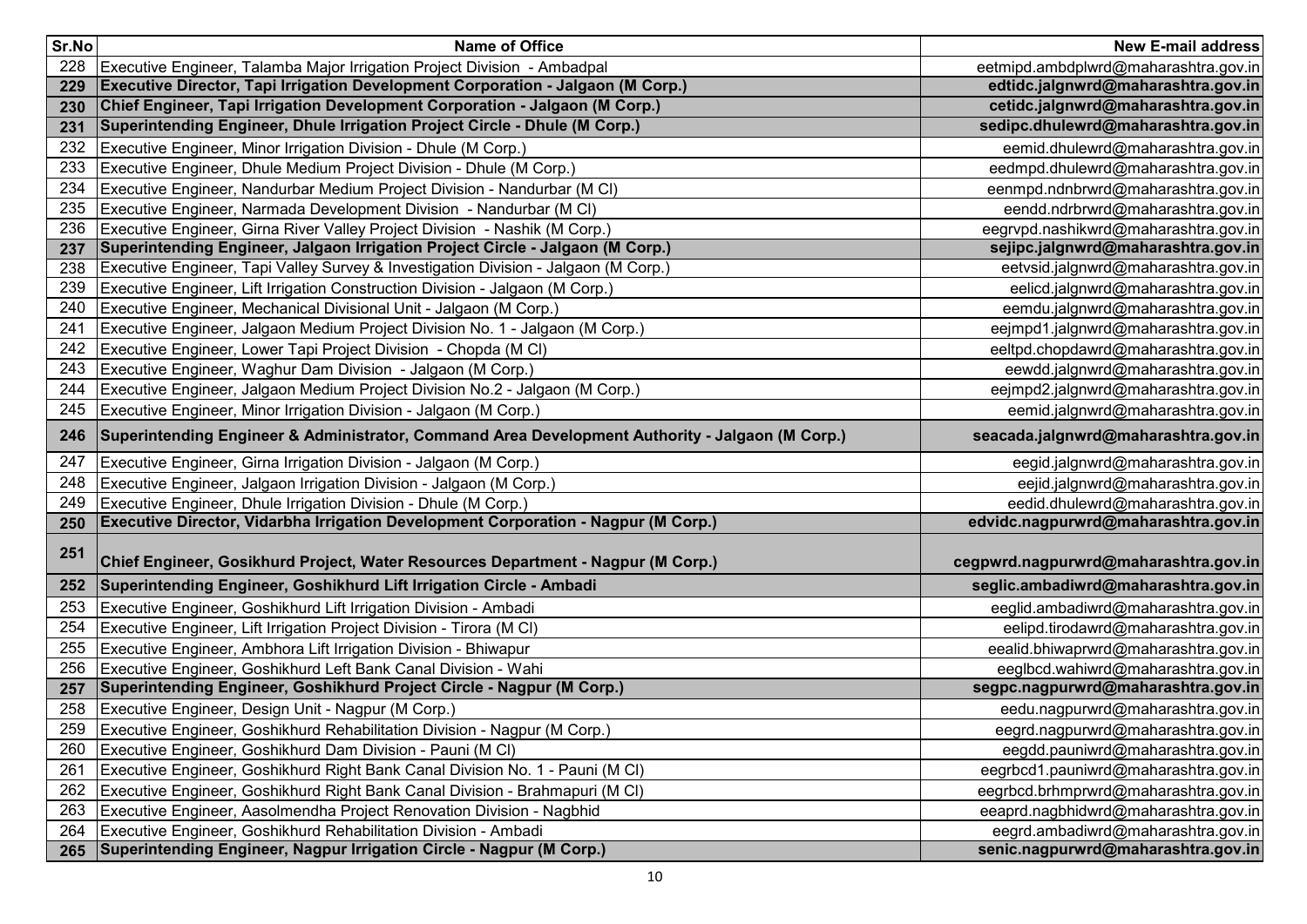| Sr.No | <b>Name of Office</b>                                                                             | <b>New E-mail address</b>             |
|-------|---------------------------------------------------------------------------------------------------|---------------------------------------|
| 266   | Executive Engineer, Lower Wardha Canal Division - Wardha (M CI)                                   | eelwcd.wardhawrd@maharashtra.gov.in   |
| 267   | Executive Engineer, Lower Wardha Project Division - Wardha (M CI)                                 | eelwpd.wardhawrd@maharashtra.gov.in   |
| 268   | Executive Engineer, Minor Irrigation Divison - Wardha (M CI)                                      | eemid.wardhawrd@maharashtra.gov.in    |
| 269   | Executive Engineer, Medium Project Division - Gondiya (M CI)                                      | eempd.gondiyawrd@maharashtra.gov.in   |
| 270   | Executive Engineer, Purchase Procurement Unit - Nagpur (M Corp.)                                  | eepcu.nagpurwrd@maharashtra.gov.in    |
| 271   | Chief Engineer, Water Resources Department - Nagpur (M Corp.)                                     | cewrd.nagpurwrd@maharashtra.gov.in    |
| 272   | Superintending Engineer, Chandrapur Irrigation Project Circle - Chandrapur (M CI)                 | secipc.chandrprwrd@maharashtra.gov.in |
| 273   | Executive Engineer, Chandrapur Irrigation Division - Chandrapur (M CI)                            | eecid.chandprwrd@maharashtra.gov.in   |
| 274   | Executive Engineer, Gadchiroli Irrigation Division - Gadchiroli (M CI)                            | eegid.gdchroliwrd@maharashtra.gov.in  |
| 275   | Executive Engineer, Minor Irrigation Division - Chandrapur (M CI)                                 | eemid.chndrprwrd@maharashtra.gov.in   |
|       | 276 Executive Engineer, Chandrapur Medium Project Division No. 1 - Chandrapur (M Cl)              | eecmpd1.chandprwrd@maharashtra.gov.in |
| 277   | Executive Engineer, Wardha Irrigation Division - Wardha (M CI)                                    | eewid.waradhawrd@maharashtra.gov.in   |
| 278   | Superintending Engineer, Irrigation Project Investigation Circle - Nagpur (M Corp.)               | seipic.nagpurwrd@maharashtra.gov.in   |
| 279   | Executive Engineer, Irrigation Project Investigation Division - Bhandara (M CI)                   | eeipid.bhandrawrd@maharashtra.gov.in  |
| 280   | Executive Engineer, Irrigation Project Investigation Division - Chandrapur (M CI)                 | eeipid.chandprwrd@maharashtra.gov.in  |
| 281   | Executive Engineer, Irrigation & Hydro Electric Project Investigation Division - Nagpur (M Corp.) | eeihepid.nagpurwrd@maharashtra.gov.in |
| 282   | Executive Engineer, Geological Unit - Nagpur (M Corp.)                                            | eegu.nagpurwrd@maharashtra.gov.in     |
| 283   | Superintending Engineer & Administrator, Command Area Development Authority - Nagpur (M Corp.)    | seacada.nagpurwrd@maharashtra.gov.in  |
| 284   | Executive Engineer, Irrigation Project Division - Nagpur (M Corp.)                                | eeipd.nagpurwrd@maharashtra.gov.in    |
| 285   | Executive Engineer, Nagpur Irrigation Division (South) - Nagpur (M Corp.)                         | eenids.nagpurwrd@maharashtra.gov.in   |
| 286   | Executive Engineer, Nagpur Irrigation Division (North) - Nagpur (M Corp.)                         | eenidn.nagpurwrd@maharashtra.gov.in   |
| 287   | Executive Engineer, Pench Irrigation Division - Nagpur (M Corp.)                                  | eepid.nagpurwrd@maharashtra.gov.in    |
| 288   | Executive Engineer, Regional Minor Irrigation Cell - Nagpur (M Corp.)                             | eermic.nagpurwrd@maharashtra.gov.in   |
| 289   | Executive Engineer, Purchase Committee (E) - Nagpur (M Corp.)                                     | eepce.nagpurwrd@maharashtra.gov.in    |
| 290   | Superintending Engineer Bhandara irrigation circle                                                | sebic.bhandarawrd@maharashtra.gov.in  |
| 291   | Executive Engineer, Bhandara Irrigation Division - Bhandara (M CI)                                | eebid.bhandarawrd@maharashtra.gov.in  |
| 292   | Executive Engineer, Gondia Irrigation Division - Gondiya (M CI)                                   | eegid.gondiyawrd@maharashtra.gov.in   |
| 293   | Executive Engineer, Bagh Itiadoh Irrigation Division - Gondiya (M CI)                             | eebiid.gondiawrd@maharashtra.gov.in   |
| 294   | Chief Engineer, Water Resources Department - Amravati (M Corp.)                                   | cewrd.avatiwrd@maharashtra.gov.in     |
| 295   | Superintending Engineer, Yavatmal Irrigation Circle, Yavatmal                                     | seyic.yvtmalwrd@maharashtra.gov.in    |
| 296   | Executive Engineer, Yawatmal Project Construction Division - Yavatmal (M CI)                      | eeypcd.yvtmlwrd@maharashtra.gov.in    |
| 297   | Executive Engineer, Bembla Irrigation Division - Yavatmal (M CI)                                  | eebid.yvtmalwrd@maharashtra.gov.in    |
| 298   | [Executive Engineer, Lower Painganga Project Division - Yavatmal (M CI)                           | eelppd.yvtmalwrd@maharashtra.gov.in   |
| 299   | Executive Engineer, Lower Painganga Rehabilitation Division - Arni                                | eelprd.arniwrd@maharashtra.gov.in     |
| 300   | Executive Engineer, Minor Irrigation Divison - Pusad (M CI)                                       | eemid.pusadwrd@maharashtra.gov.in     |
| 301   | Superintending Engineer, Yavatmal Irrigation Circle - Yavatmal (M CI) (management)                | seyic1.yvtmalwrd@maharashtra.gov.in   |
| 302   | Executive Engineer, Bembla Project Division - Yavatmal (M CI)                                     | eebpd.yvtmalwrd@maharashtra.gov.in    |
| 303   | Executive Engineer, Arunavati Irrigation Division - Digras (M CI)                                 | eeaid.digraswrd@maharashtra.gov.in    |
| 304   | Executive Engineer, Yawatmal Irrigation Division - Yavatmal (M CI)                                | eeyid.yvtmlwrd@maharashtra.gov.in     |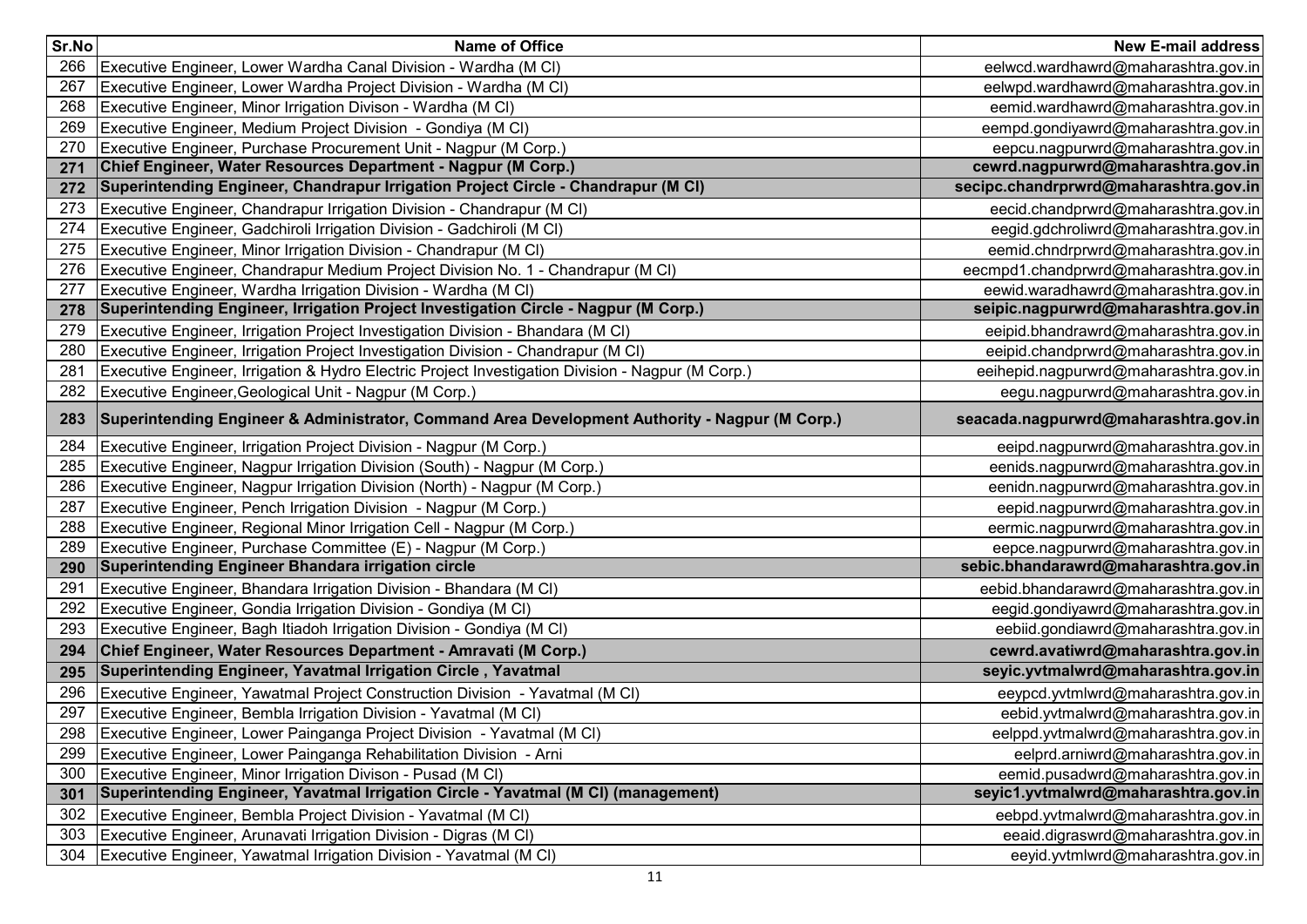| Sr.No | Name of Office                                                                         | <b>New E-mail address</b>             |
|-------|----------------------------------------------------------------------------------------|---------------------------------------|
| 305   | Superintending Engineer, Upper Wardha Project Circle - Amravati (M Corp.)              | seuwpc.avatiwrd@maharashtra.gov.in    |
| 306   | Executive Engineer, Upper Wardha Irrigation Division - Amravati (M Corp.)              | eeuwid.avatiwrd@maharashtra.gov.in    |
| 307   | Executive Engineer, Medium & Minor Irrigation Division - Achalpur (M CI)               | eemmid.achlprwrd@maharashtra.gov.in   |
| 308   | Executive Engineer, Amaravati Irrigation Division - Amravati (M Corp.)                 | eeaid.avatiwrd@maharashtra.gov.in     |
| 309   | Executive Engineer, Amaravati Medium Project Division - Amravati (M Corp.)             | eeampd.avatiwrd@maharashtra.gov.in    |
| 310   | Superintending Engineer, Buldana Irrigation Project Circle - Buldana (M CI)            | sebipc.buldhnawrd@maharashtra.gov.in  |
| 311   | Executive Engineer, Jigaon Lift Irrigation Division - Khamgaon (M CI)                  | eejlid.khmgnwrd@maharashtra.gov.in    |
| 312   | Executive Engineer, Minor Irrigation Divison - Buldana (M CI)                          | eemid.buldanawrd@maharashtra.gov.in   |
| 313   | Executive Engineer, Khadakpurna Project Division - Deulgaon Raja (M CI)                | eekpd.delgnrajwrd@maharashtra.gov.in  |
| 314   | Executive Engineer, Minor Irrigation Division No. 2 - Chikhli (M CI)                   | eemid2.chikhliwrd@maharashtra.gov.in  |
| 315   | Executive Engineer, Jigaon Project Dam & Rehabilitation Division - Shegaon (M Cl)      | eejpdrd.shegnwrd@maharashtra.gov.in   |
| 316   | Executive Engineer, Regional Minor Irrigation Cell - Amravati (M Corp.)                | eermic.avatiwrd@maharashtra.gov.in    |
| 317   | Chief Engineer, Special Projects (SP), Water Resources Department - Amravati (M Corp.) | cespwrd.avatiwrd@maharashtra.gov.in   |
| 318   | Superintending Engineer, Amravati Irrigation Projects Circle - Amravati (M Corp.)      | seaipc.avatiwrd@maharashtra.gov.in    |
| 319   | Executive Engineer, Irrigation Project Investigation Division - Akola (M Corp.)        | eeipid.akolawrd@maharashtra.gov.in    |
| 320   | Executive Engineer, Amaravati Project Construction Division No. 1 - Amravati (M Corp.) | eeapcd1.avatiwrd@maharashtra.gov.in   |
| 321   | Executive Engineer, Irrigation Project Investigation Division - Amravati (M Corp.)     | eeipid.avatiwrd@maharashtra.gov.in    |
| 322   | Executive Engineer, Canal Design Division - Amravati (M Corp.)                         | eecdd.avatiwrd@maharashtra.gov.in     |
| 323   | Superintending Engineer, Washim Irrigation Circle - Washim (M CI)                      | sewic.washimwrd@maharashtra.gov.in    |
| 324   | Executive Engineer, Washim Irrigation Division - Washim (M CI)                         | eewid.washimwrd@maharashtra.gov.in    |
| 325   | Executive Engineer, Minor Irrigation Division - Karanja (M CI)                         | eemid.karanjawrd@maharashtra.gov.in   |
| 326   | Executive Engineer, Minor Irrigation Dn. No. 2-Karanja                                 | eemid2.kranjawrd@maharashtra.gov.in   |
| 327   | Executive Engineer, Minor Irrigation Division - Washim (M CI)                          | eemid.washimwrd@maharashtra.gov.in    |
| 328   | Executive Engineer, Minor Irrigation Dn. No. 3-Washim                                  | eemid3.washimwrd@maharashtra.gov.in   |
| 329   | Superintending Engineer, Akola Irrigation Circle - Akola (M Corp.)                     | seaic.akolawrd@maharashtra.gov.in     |
| 330   | Executive Engineer, Akola Irrigation Division - Akola (M Corp.)                        | eeaid.akolawrd@maharashtra.gov.in     |
| 331   | Executive Engineer, Minor Irrigation Division - Akola (M Corp.)                        | eemid.akolawrd@maharashtra.gov.in     |
| 332   | Executive Engineer, Buldana Irrigation Division - Buldana (M CI)                       | eebid.buldhnawrd@maharashtra.gov.in   |
| 333   | Chief Engineer, (Civil) Hydro Projects & Quality Control - Pune (M Corp.)              | cechpqc.punewrd@maharashtra.gov.in    |
| 334   | Superintending Engineer, Koyna Design Circle - Pune (M Corp.)                          | sekdc.punewrd@maharashtra.gov.in      |
| 335   | Executive engineer, Geological Unit - Pune (M Corp.)                                   | eegu.punewrd@maharashtra.gov.in       |
| 336   | Executive Engineer, Hydro Electric Division No. 2 - Pune (M Corp.)                     | eehed2.punewrd@maharashtra.gov.in     |
| 337   | Executive Engineer, Koyna Design Division No. 3 - Pune (M Corp.)                       | eekdd3.punewrd@maharashtra.gov.in     |
| 338   | Executive Engineer, Koyna Design Division No. 4 - Pune (M Corp.)                       | eekdd4.punewrd@maharashtra.gov.in     |
| 339   | Superintending Engineer, Quality Control Circle - Aurangabad (M Corp.)                 | seqcc.abadwrd@maharashtra.gov.in      |
| 340   | Executive Engineer, Quality Control Division (UPP) - Nanded Waghala (M Corp.)          | eeqcdupp.nandedwrd@maharashtra.gov.in |
| 341   | Executive Engineer, Quality Control Division - Dhule (M Corp.)                         | eegcd.dhulewrd@maharashtra.gov.in     |
| 342   | Superintending Engineer, Quality Control Circle - Nagpur (M Corp.)                     | seqcc.nagpurwrd@maharashtra.gov.in    |
| 343   | Executive Engineer, Quality Control Division - Nagpur (M Corp.)                        | eeqcd.nagpurwrd@maharashtra.gov.in    |
| 344   | Executive Engineer, Quality Control Division - Wahi                                    | eegcd.wahiwrd@maharashtra.gov.in      |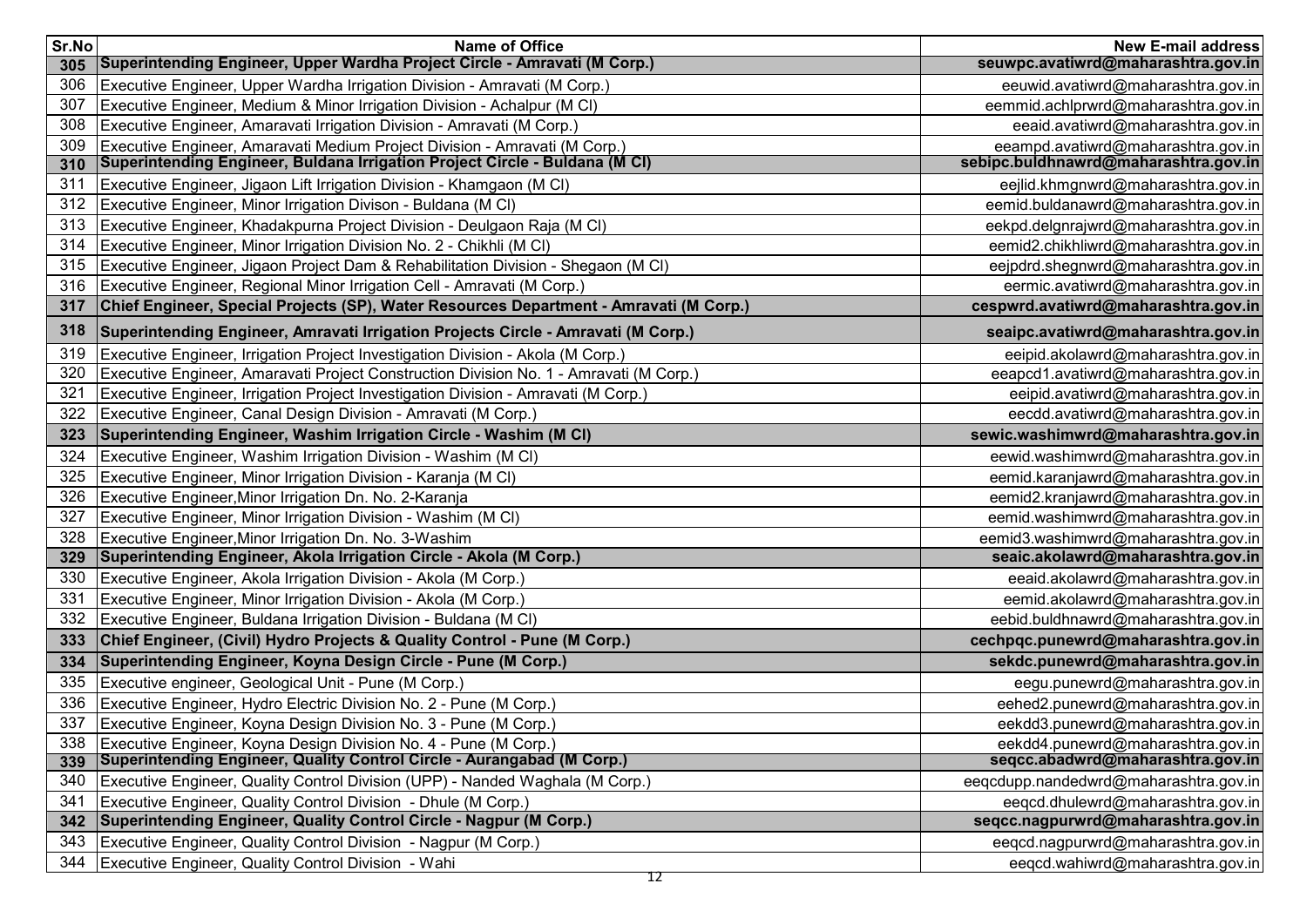| Sr.No | <b>Name of Office</b>                                                                                                 | <b>New E-mail address</b>              |
|-------|-----------------------------------------------------------------------------------------------------------------------|----------------------------------------|
| 345   | Executive Engineer, Quality Control Division - Amravati (M Corp.)                                                     | eeqcd.avatiwrd@maharashtra.gov.in      |
| 346   | Executive Engineer, Quality Control Division - Akola (M Corp.)                                                        | eeqcd.akolawrd@maharashtra.gov.in      |
| 347   | Superintending Engineer, Quality Control Circle - Pune (M Corp.)                                                      | seqcc.punewrd@maharashtra.gov.in       |
| 348   | Executive Engineer, Quality Control Division No. 1 - Shirur                                                           | eeqcd1.shirurwrd@maharashtra.gov.in    |
| 349   | Executive Engineer, Quality Control Division - Pune (M Corp.)                                                         | eeqcd.punewrd@maharashtra.gov.in       |
| 350   | Executive Engineer, Quality Control Division No. 2 - Satara (M CI)                                                    | eeqcd2.satarawrd@maharashtra.gov.in    |
| 351   | Executive Engineer, Quality Control Division - Alore                                                                  | eeqcd.alorewrd@maharashtra.gov.in      |
| 352   | Executive Engineer, Quality Control Division - Kolhapur (M Corp.)                                                     | eeqcd.kolaprwrd@maharashtra.gov.in     |
| 353   | Chief Engineer, (Electrical) Hydro Projects - Mumbai                                                                  | ceehp.mumbaiwrd@maharashtra.gov.in     |
| 354   | Superintending Engineer, Koyna (Electrical & Mechanical) Design Circle - Pune (M Corp.)                               | sekemdc.punewrd@maharashtra.gov.in     |
| 355   | Executive Engineer, Koyna (Electrical & Mechanical) Design Division No. 1 - Pune (M Corp.)                            | eekemdd1.punewrd@maharashtra.gov.in    |
| 356   | Executive Engineer, Koyna (Electrical & Mechanical) Design Division No. 2 - Pune (M Corp.)                            | eekemdd2.punewrd@maharashtra.gov.in    |
| 357   | Executive Engineer, Koyna (Electrical & Mechanical) Design Division No. 3 - Pune (M Corp.)                            | eekemdd3.punewrd@maharashtra.gov.in    |
| 358   | Superintending Engineer, Vidarbha Hydro-electric & Lift Irrigation Circle - Nagpur (M Corp.)                          | sevhelic.nagpurwrd@maharashtra.gov.in  |
| 359   | Executive Engineer, Vidarbha Hydro-electric & Lift Irrigation Division - Nagpur (M Corp.)                             | eevhelid.nagpurwrd@maharashtra.gov.in  |
| 360   | Executive Engineer, Vidarbha Hydro-electric & Lift Irrigation Division - Bhandara (M CI)                              | eevhelid.bhndrawrd@maharashtra.gov.in  |
| 361   | Executive Engineer, Vidarbha Hydro-electric & Lift Irrigation Division - Akola (M Corp.)                              | eevhelid.akolawrd@maharashtra.gov.in   |
| 362   | Executive Engineer, Vidarbha Hydro-electric & Lift Irrigation Division - Yavatmal (M CI)                              | eevhelid.yvtmalwrd@maharashtra.gov.in  |
| 363   | Superintending Engineer, Ghatghar (Electrical & Mechanical) Circle - Thane (M Corp.)                                  | segemc.thanewrd@maharashtra.gov.in     |
| 364   | Executive Engineer, Hydro Electric Lift Irrigation Design Unit No. 1 - Thane (M Corp.)                                | eehelidu1.thanewrd@maharashtra.gov.in  |
| 365   | Executive Engineer, Hydro Electric Lift Irrigation Design Unit No. 2 - Thane (M Corp.)                                | eehelidu2.thanewrd@maharashtra.gov.in  |
| 366   | Executive Engineer, Ghatghar Hydro Electric Division No. 2 - Thane (M Corp.)                                          | eeghed2.thanewrd@maharashtra.gov.in    |
| 367   | Executive Engineer, Ghatghar Hydro Electric Division No. 3 - Thane (M Corp.)                                          | eeghed3.thanewrd@maharashtra.gov.in    |
| 368   | Executive Engineer, Tapi Hydro Electric & Lift Irrigation Division - Jalgaon (M Corp.)                                | eethelid.jalgnwrd@maharashtra.gov.in   |
| 369   | Executive Engineer, Godavari Hydro Electric & Lift Irrigation Division - Aurangabad (M Corp.)                         | eeghelid.abadwrd@maharashtra.gov.in    |
| 370   | Superintending Engineer, Construction Circle - Kolhapur (M Corp.)                                                     | secc.kolaprwrd@maharashtra.gov.in      |
| 371   | Executive Engineer, Construction Division (Electrical & Mechanical) No. 1 - Alore                                     | eecdem1.alorewrd@maharashtra.gov.in    |
| 372   | Executive Engineer, Construction Division (Electrical & Mechanical) No. 3 - Koynanagar                                | eecdem3.kynngrwrd@maharashtra.gov.in   |
| 373   | Executive Engineer, Mhaisal Electric & Mechanical Division - Sangli Miraj Kupwad (M Corp.)                            | eememd.sangliwrd@maharashtra.gov.in    |
| 374   | Executive Engineer, Hydro Electric & Lift Irrigation Design Division - Kolhapur (M Corp.)                             | eehelidd.kolaprwrd@maharashtra.gov.in  |
| 375   | Executive Engineer, Takari Electric (Electrical & Mehanical) Lift Irrigation Division - Sangli Miraj Kupwad (M Corp.) | eeteemlid.sangliwrd@maharashtra.gov.in |
| 376   | Executive Engineer, Ujjani Hydro Electric Division - Indapur (M CI)                                                   | eeuhed.indaprwrd@maharashtra.gov.in    |
| 377   | Executive Engineer, Tembhu Electric (E&M) Lift Irrigation Division - Ogalewadi (Hajarmachi) (CT)                      | eetelid.ogwldwrd@maharashtra.gov.in    |
| 378   | Executive Engineer, Monitoring and Inspection Cell - Mumbai                                                           | eemic.mumbaiwrd@maharashtra.gov.in     |
| 379   | Executive Engineer, Electric Unit (Narmada) - Mumbai                                                                  | eeeun.mumbaiwrd@maharashtra.gov.in     |
| 380   | Chief Engineer, Mechanical - Nashik (M Corp.)                                                                         | cem.nashikwrd@maharashtra.gov.in       |
| 381   | Superintending Engineer, Mechanical Circle - Nashik (M Corp.)                                                         | semc.nashikwrd@maharashtra.gov.in      |
| 382   | Executive Engineer, Mechanical Division - Nashik (M Corp.)                                                            | eemd.nashikwrd@maharashtra.gov.in      |